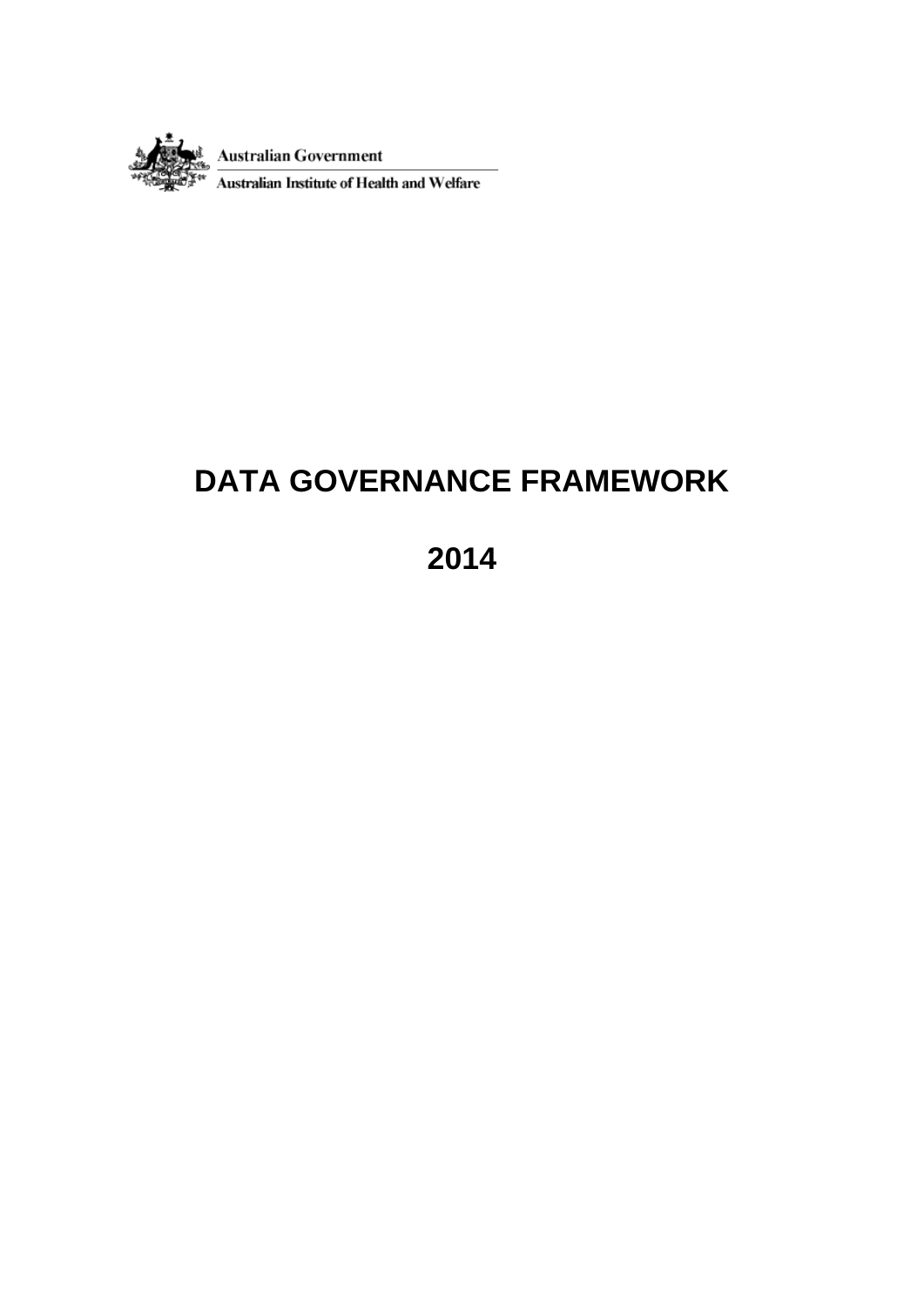# <span id="page-1-0"></span>**Table of contents**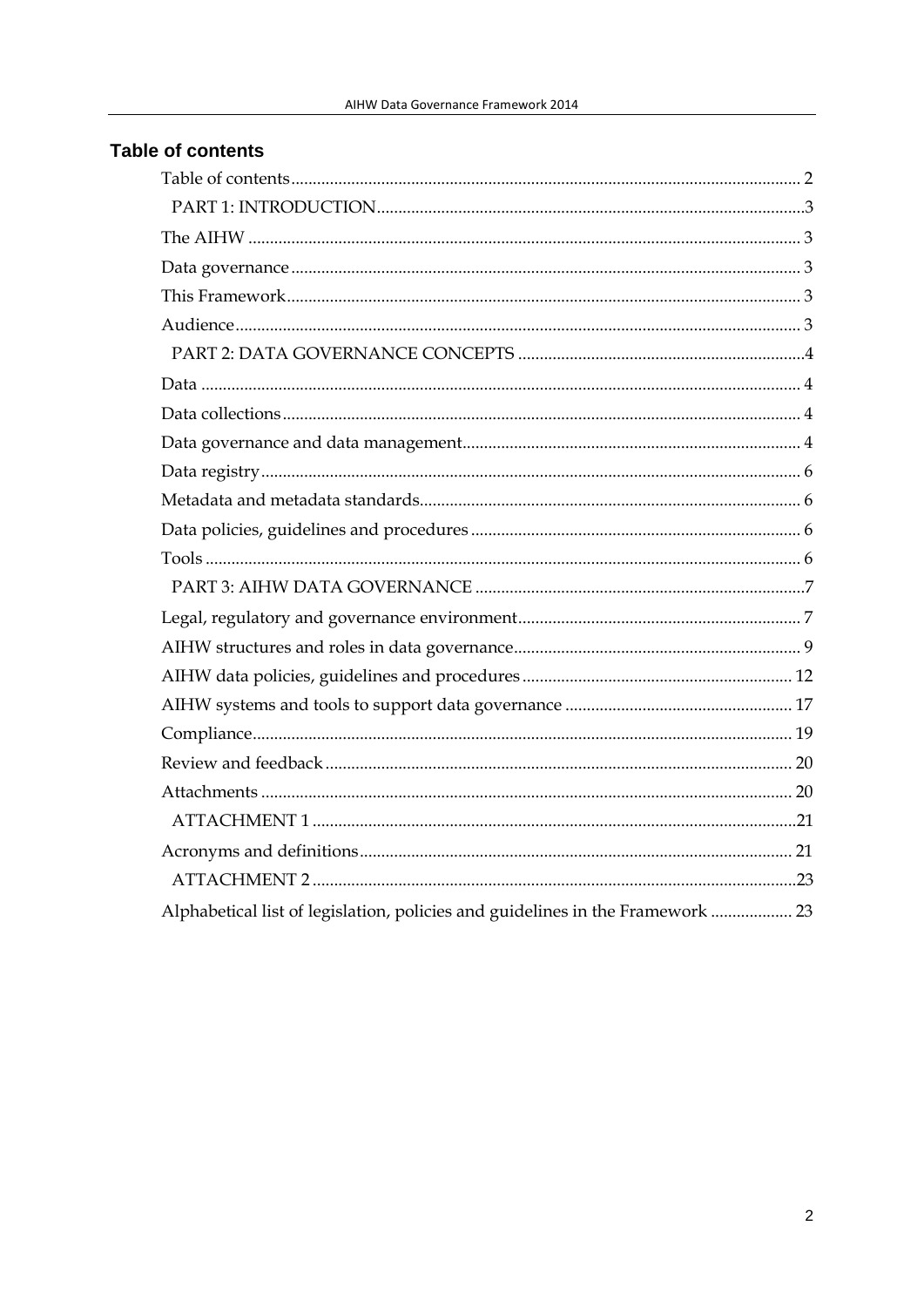# <span id="page-2-0"></span>**PART 1: INTRODUCTION**

# <span id="page-2-1"></span>**The AIHW**

The AIHW is a major national agency established under the *[Australian Institute of Health and](http://www.comlaw.gov.au/Series/C2004A03450)  [Welfare Act 1987](http://www.comlaw.gov.au/Series/C2004A03450)* (AIHW Act) as an independent statutory body to provide reliable, regular and relevant information on Australia's health and welfare. Our work informs and supports the development of health and welfare policy and programs and is a valuable source of research data.

# <span id="page-2-2"></span>**Data governance**

Data governance is "... a system of decision rights and accountabilities for informationrelated processes, executed according to agreed-upon models which describe who can take what actions, with what information, and when, under what circumstances, using what methods."[1](#page-2-5) In simple terms, data governance describes how data-related decisions are made within an organisation or group of organisations.

# <span id="page-2-3"></span>**This Framework**

This Data Governance Framework identifies and provides an overview of the AIHW's robust data governance arrangements, including:

- a description of key concepts in data and data governance;
- the legal, regulatory and governance environment in which AIHW operates;
- core data governance structures and roles;
- an overview of AIHW data-related policies, procedures and guidelines;
- systems and tools supporting data governance; and
- compliance regimes.

These data governance arrangements apply to data: collected and/or enhanced by the AIHW; collected on the AIHW's behalf (for example under collaborative or sub-contractual agreements); and data obtained from all external sources.

As an information agency, AIHW relies upon strong data governance to perform its functions effectively and maintain a trusted reputation amongst its many data providers, data recipients and stakeholders.

This Framework recognises that a combination of supporting legislation, roles, policies, practices and supporting tools and technologies is required to deliver effective data governance arrangements at AIHW.

# <span id="page-2-4"></span>**Audience**

<u>.</u>

This document contains key information for all AIHW staff and in particular those who have delegated authority to make data-related decisions. It is also an important source of information for those many organisations and agencies that provide data to, or receive data from, the AIHW, as well as its partners, stakeholders and end-users of AIHW data and information.

<span id="page-2-5"></span><sup>&</sup>lt;sup>1</sup> Data Governance Institute, [http://datagovernance.com/adg\\_data\\_governance\\_definition.html](http://datagovernance.com/adg_data_governance_definition.html) , accessed 22 January 2014.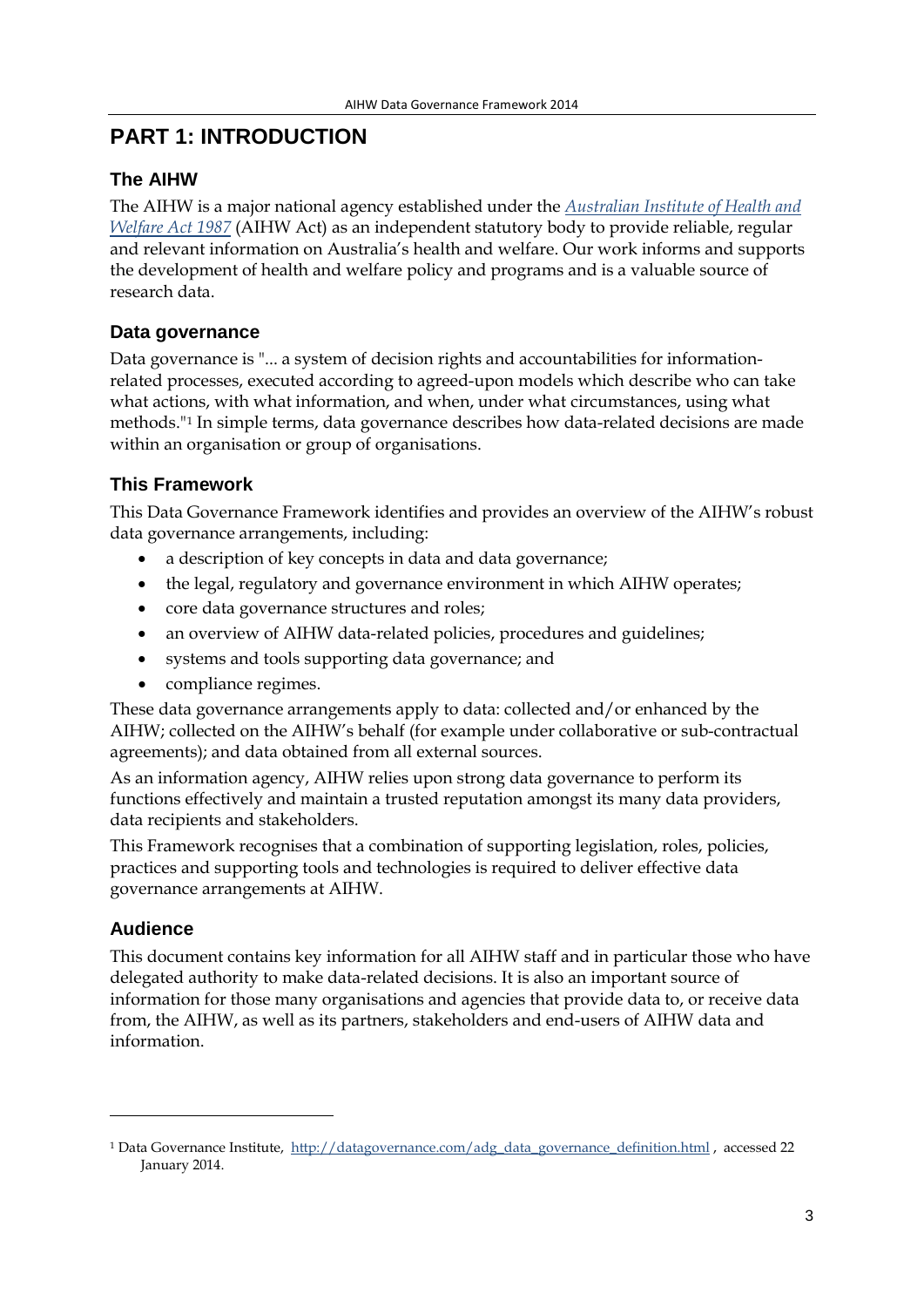# <span id="page-3-0"></span>**PART 2: DATA GOVERNANCE CONCEPTS**

This Part introduces terms and concepts commonly used in data governance and data management. It provides context for the AIHW-specific data governance arrangements contained in Part 3 of the Framework.

# <span id="page-3-1"></span>**Data**

Data means 'factual information used as a basis for reasoning, discussion or calculation.'[2](#page-3-4) Data can be stored in structured formats (e.g. databases), semi-structured formats (e.g. spreadsheets) and non-structured formats (e.g. documents). This Data Governance Framework applies to data held by AIHW in structured and semi-structured formats.

While money and people have long been considered assets, data and the information created from that data are now also widely recognised as organisational assets or, in respect of the public sector, strategic assets for the nation. High quality data informs decision-making and makes it more effective, and consistent management of quality data improves operational, tactical, and strategic performance*.* Within a public sector context, the proper use of public monies requires that all assets are appropriately managed, including data and information. Data held by public sector agencies are recognised as a national resource that should be made available for community access and use, unless there are legal reasons certain information should be protected.[3](#page-3-5)

# <span id="page-3-2"></span>**Data collections**

<u>.</u>

Individual sets of data may be called 'data collections', 'data assets' or 'data holdings'. As the AIHW has traditionally used the term 'data collections', this is the term used throughout the Framework..

Data comprising a data collection may come from various *sources*. They may be: collected or created internally by an organisation; obtained from, or held on behalf of, single or multiple external organisations or governments; or merged from a number of other data collections. The source(s) of data may influence conditions and controls placed upon them.

The *nature* of data also impacts controls placed upon them. Data collections may contain aggregate data, de-identified data (where information which could identify an individual has been removed) or identifiable information. All data collections are subject to policies, processes and controls, however additional strict constraints regarding collection, storage, use, linkage and disclosure apply to identifiable information. These include the requirements of the privacy laws of Australian states and territories and of the Commonwealth, and numerous other legislative and internal controls designed to protect individuals from the improper use or release of their information. The key controls applicable to the AIHW are further explored in Part 3 of this Framework.

# <span id="page-3-3"></span>**Data governance and data management**

Data governance is "…*a system of decision rights and accountabilities for information-related processes, executed according to agreed-upon models which describe who can take what actions, with* 

<span id="page-3-4"></span><sup>2</sup> <http://www.merriam-webster.com/dictionary/data> , accessed 23 January 2014.

<span id="page-3-5"></span><sup>3</sup> *Principles on Open Public Sector Information,* OAIC, (May 2011), p. 1.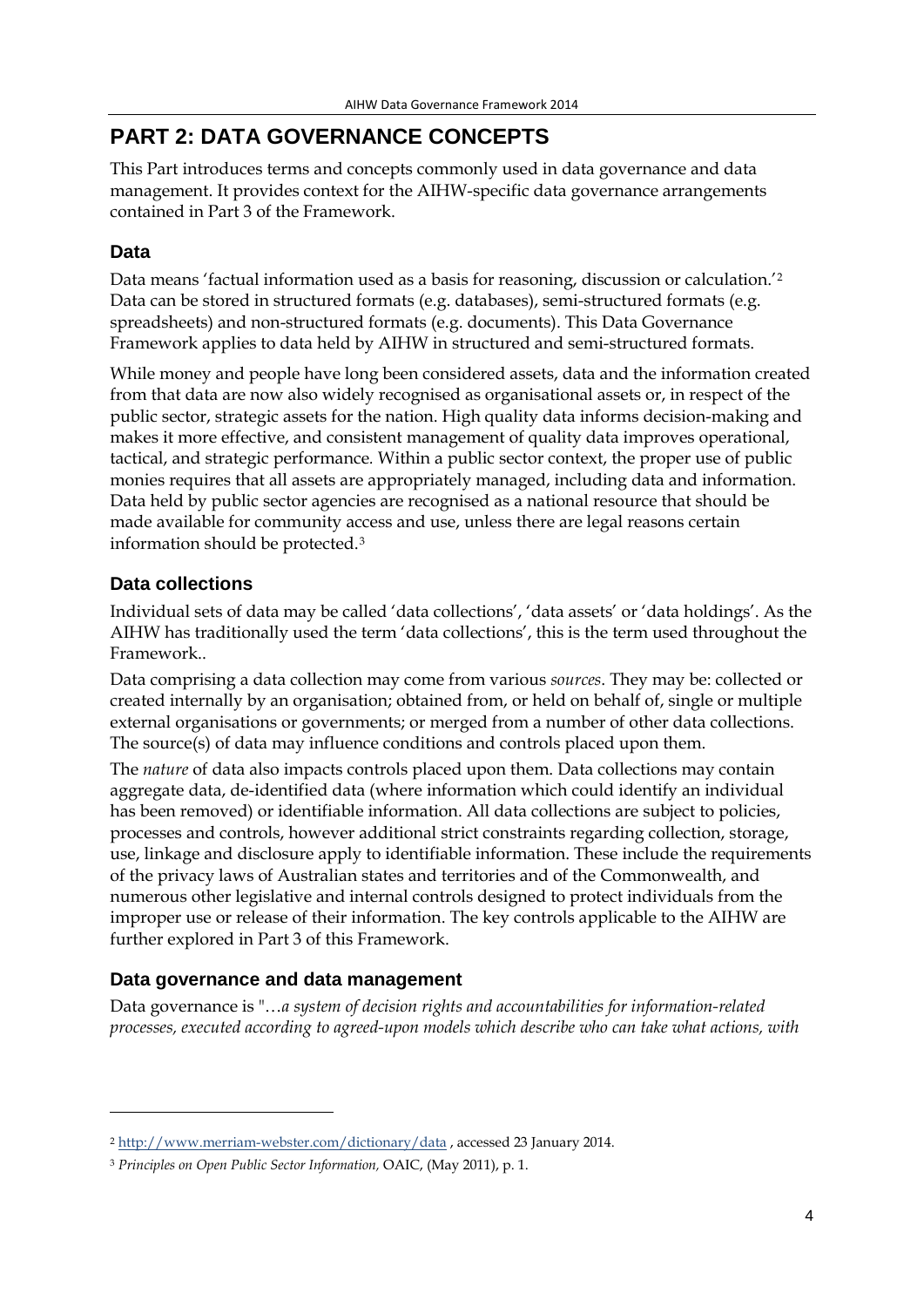*what information, and when, under what circumstances, using what methods.*"[4](#page-4-1) In other words, it describes: the source of authority for making decisions about data; the roles/structures authorised to make decisions; and the basis upon which those decisions are made.

Data Management comprises the 'agreed upon models' in the definition above. It is "*the development, execution and supervision of plans, policies, programs and practices that control, protect, deliver and enhance the value of data and information assets*."[5](#page-4-2)

Data management may be divided into several components, as shown in **[Figure 1](#page-4-0)**.



### <span id="page-4-0"></span>**Figure 1: Data management functions[6](#page-4-3)**

Each of these data management components is described briefly below:

- *Data architecture management* involves defining the blueprint for managing data collections;
- *Data development* comprises analysis, design, implementation, testing, deployment and maintenance;
- *Data operations management* involves the provision of operational and technical support from data acquisition to purging;
- *Data security management* ensures privacy, confidentiality and appropriate access
- *Reference and master data management* involves managing authoritative information about standards and the business of the organisation;
- *Data warehousing and business intelligence management* enables reporting and analysis;
- *Document and content management* relates to managing data held outside of databases;
- *Metadata management* involves integrating, controlling, and providing metadata; and
- *Data quality management* involves defining, monitoring and improving data quality.

-

<span id="page-4-1"></span><sup>4</sup> Data Governance Institute, [http://datagovernance.com/adg\\_data\\_governance\\_definition.html](http://datagovernance.com/adg_data_governance_definition.html) , accessed 22 January 2014.

<span id="page-4-2"></span><sup>5</sup> [http://www.dama.org/files/public/DI\\_DAMA\\_DMBOK\\_Guide\\_Presentation\\_2007.pdf](http://www.dama.org/files/public/DI_DAMA_DMBOK_Guide_Presentation_2007.pdf)

<span id="page-4-3"></span><sup>6</sup> Ibid.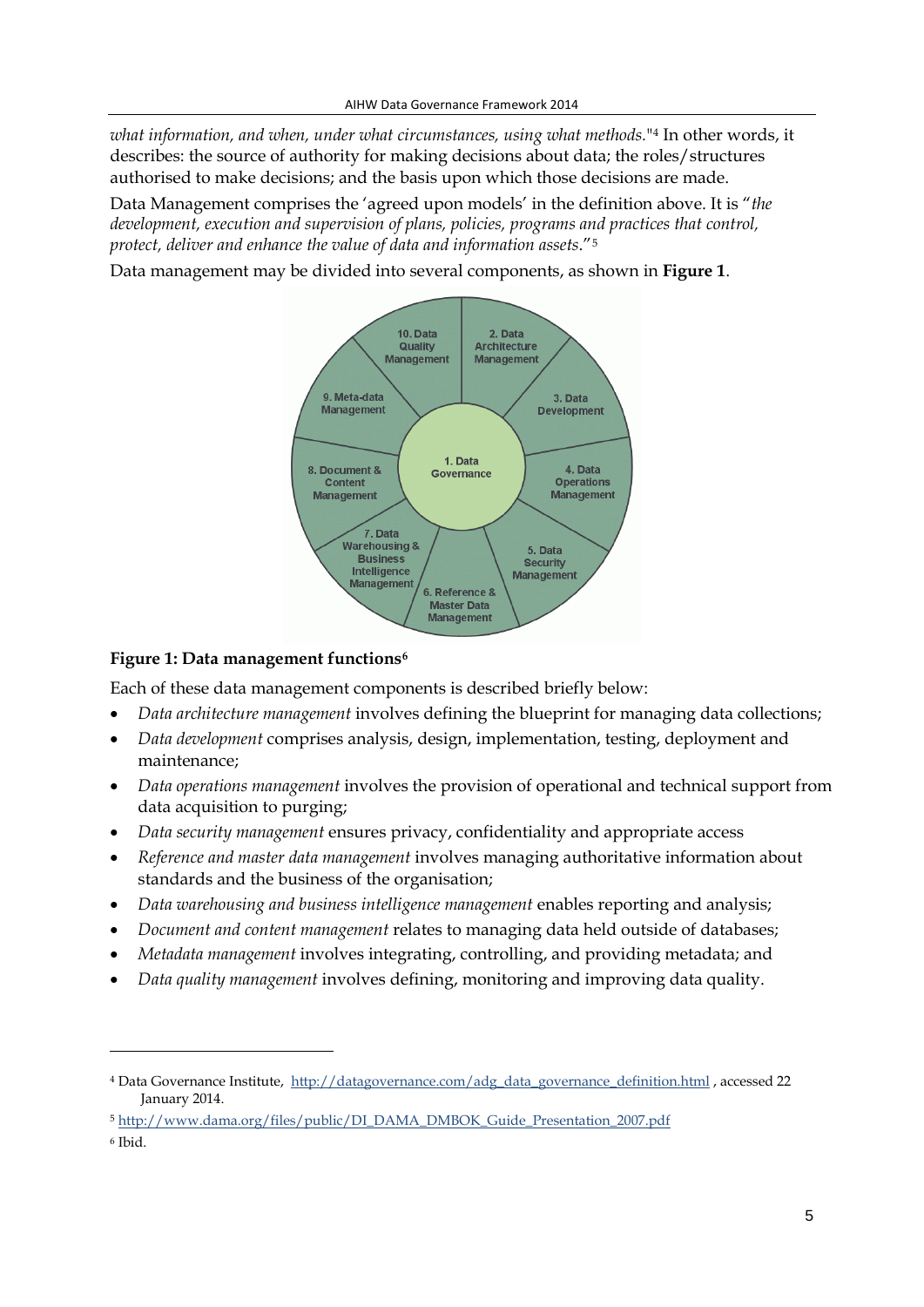Note that Figure 1 does not reflect the full data lifecycle (for example, it does not address data acquisition, dissemination or destruction) but rather provides an overview of data management activities *within* an organisation. AIHW data governance, described in Part 3 of this Framework, covers the full data lifecycle including dissemination, which is a key function of the AIHW.

# <span id="page-5-0"></span>**Data registry**

A data registry is a log of all data collections held and managed by an organisation. A data registry commonly holds the following metadata about each data collection: the date of commencement; duration of use of the data collection (ongoing or finite); any caveats, for example restrictions on use of the data and/or notes regarding data quality; users; and the purpose of the data collection. The AIHW's data registry is known as the 'Data Catalogue' and is described further in Part 3.

# <span id="page-5-1"></span>**Metadata and metadata standards**

In order to effectively manage and use data, metadata needs to accompany data collections. Metadata is the structured description of the characteristics of data, including its content, quality and format. It is important for comparability and to ascribe a shared meaning, and makes it easier to retrieve, use and manage information resources.

Metadata supports: enhanced efficiency and reliability of data processing and transmission; improved received and stored data quality; completion of more validation work at source; less staff time spent on routine and duplicated work; better retention of, and access to, corporate knowledge; easier access to, and better compliance with, agreed data standards; and a simpler process to enact widespread data standards changes.

Metadata standards are one type of metadata which describe the meaning and acceptable representation of data for use within a defined context.

A *metadata registry* is a system which enables the creation, management and dissemination of metadata. A *data standards registry* is a metadata registry which contains data standards. An example is [METeOR,](http://meteor.aihw.gov.au/content/index.phtml/itemId/181162) Australia's registry of national data standards for health, community services and housing assistance, which is managed by the AIHW. METeOR includes useful information about [metadata](http://meteor.aihw.gov.au/content/index.phtml/itemId/268284) an[d metadata standards.](http://meteor.aihw.gov.au/content/index.phtml/itemId/276533)

# <span id="page-5-2"></span>**Data policies, guidelines and procedures**

Data policies are high-level statements that provide context for strategic decisions relating to data in an organisation. Policies form the structure of data governance and shape standards, guidelines and procedures.

Guidelines and procedures are specific instructions designed to ensure policy is followed, roles and responsibilities are clear and outcomes are measurable. They provide guidance on how to respond to an event, and may be specific to a data collection. They improve the repeatability of the data governance process and reduce the risk that knowledge critical to the organisation is not properly recorded or managed.

# <span id="page-5-3"></span>**Tools**

Tools are pre-prepared objects that support people in carrying out procedures. Tools can range from checklists to workflow systems designed to automate approval processes. In all cases, they promote a standardised approach to a particular component of data governance. Tools produce records which can be reviewed to assess compliance with policy.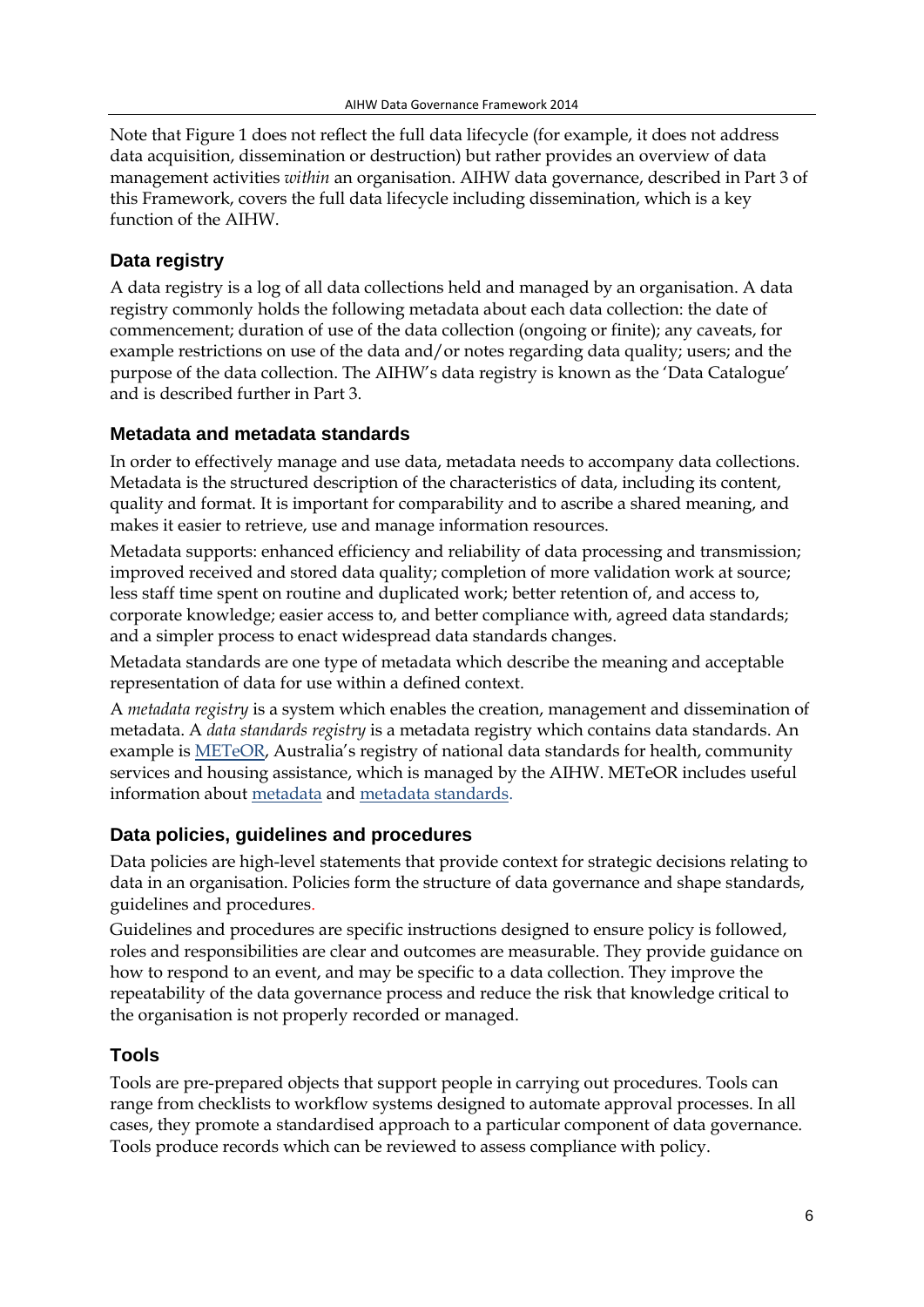# <span id="page-6-0"></span>**PART 3: AIHW DATA GOVERNANCE**

The AIHW's internal data governance is informed by, and designed to ensure compliance with, its external legal, regulatory and governance environment whilst delivering on its mission to provide authoritative information and statistics to promote better health and wellbeing for Australia's people.

This Part describes the AIHW's external environment, as well as its internal data governance arrangements, data management policies, guidelines and procedures, and systems and tools that support good data governance and management. While this Part highlights the role played by each of these core elements, it is the combination of these features, policies and functions that best delivers AIHW's dual obligations of maximising health and welfare data availability whilst protecting the confidentiality and privacy of identifiable data. The AIHW's capabilities in this regard are reflected in its status as one of only two accredited Commonwealth Data Integration Authorities.

# <span id="page-6-1"></span>**Legal, regulatory and governance environment**

### **The AIHW Act – our establishing legislation**

The AIHW is a Commonwealth statutory authority. Its enabling legislation is the *[Australian](http://www.comlaw.gov.au/Series/C2004A03450)  [Institute of Health and Welfare Act 1987](http://www.comlaw.gov.au/Series/C2004A03450)* (AIHW Act). The Act establishes the AIHW's functions and powers and its governing bodies, including the AIHW Board, Director and Ethics Committee.

The main functions of the AIHW, described in section 5 of the AIHW Act, are to collect, analyse and disseminate health- and welfare-related information and statistics. Key areas of such information include health, aged care services, child care services, services for people with disabilities, housing assistance, child welfare services and other community services.

Although the AIHW Act requires AIHW to place information in the public domain, it also contains a confidentiality provision. Section 29 of the Act establishes strict confidentiality requirements which prohibit the release of documents and/or information 'concerning a person' held by the AIHW unless one of the specific exceptions applies. The exceptions include release of data:

- where express written permission has been provided by the relevant data provider(s);
- where release has been approved by the AIHW Ethics Committee; and
- in the form of publications containing de-identified statistics, information and conclusions.

The Act recognises that the AIHW's many data providers may attach such conditions to the use of their data as they deem appropriate, and the latter exceptions listed above are expressly subject to compliance with any written terms and conditions imposed by data providers.

The AIHW Act therefore facilitates the release of information designed to ultimately benefit the public, protects the identity of individuals and ensures data providers may have confidence in the AIHW's adherence to data supply terms and conditions. It also directly establishes, or provides for the establishment of, numerous AIHW structures and roles in data governance. This is described further in each of the component parts of the section 'AIHW structures and roles in data governance'.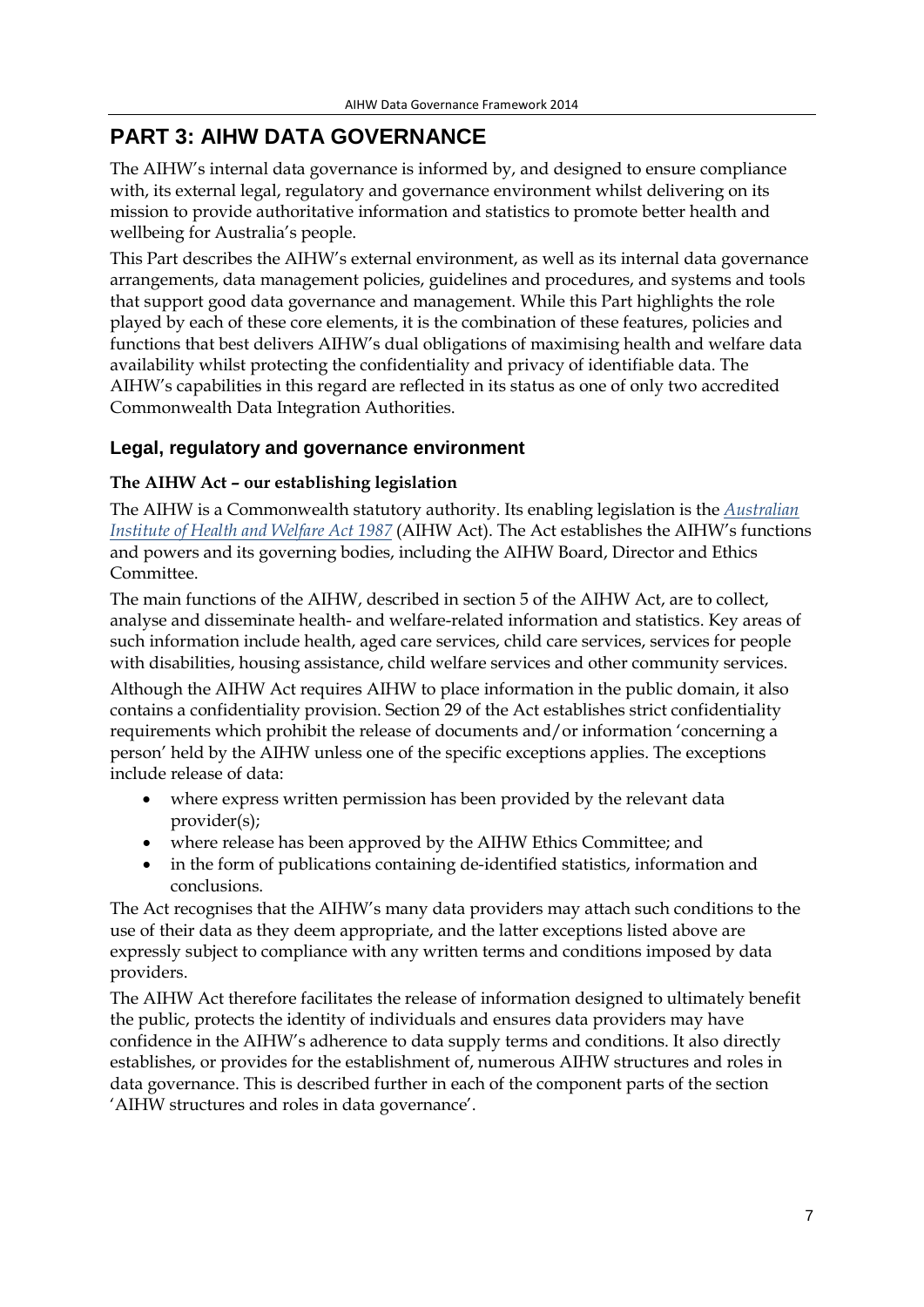### **AIHW Ethics Committee Regulations**

Section 16 of the AIHW Act prescribes the establishment of an AIHW Ethics Committee. The *[Australian Institute of Health and Welfare Ethics Committee Regulations 1989](http://www.comlaw.gov.au/Series/F1997B01703)* establish the functions and composition of the Committee. These are described further under the heading 'AIHW Ethics Committee' in the section 'AIHW structures and roles in data governance' below.

### **Privacy Act 1988**

The *[Privacy Act 1988](http://www.comlaw.gov.au/Series/C2004A03712)* (Privacy Act) establishes obligations on private and public sector organisations for collecting, using or disclosing personal information. As the AIHW is subject to the Privacy Act, in addition to the AIHW Act, it is bound by two sets of confidentiality and privacy requirements: those contained in the Privacy Act and those contained in section 29 of the AIHW Act.

Importantly, both Acts recognise the importance of data being made available for the purposes of research which benefit the community. In both cases, subject to certain requirements and considerations, the AIHW Ethics Committee may authorise:

- pursuant to section 95 of the Privacy Act, the release of personal information for medical research that would otherwise be a breach of a privacy principle in the Act; and/or
- the release of health-related or welfare-related information that would otherwise be prohibited by section 29 of the AIHW Act.

### **Freedom of information**

All documents held by the AIHW are potentially subject to access by members of the public under the freedom of information provisions of the *[Freedom of Information Act 1982](http://www.comlaw.gov.au/Series/C2004A02562)* (FOI Act). This includes all data at AIHW, whether held in paper-based or electronic form, unless one or more exemptions apply.

Data protected by the confidentiality provisions of section 29 of the AIHW Act are protected from release by section 32 of the FOI Act.

Further details about AIHW's FOI responsibilities and AIHW holdings of identifiable data that are potentially subject to release under the Act may be found at [http://www.aihw.gov.au/ips/>](http://www.aihw.gov.au/ips/).

Compliance with FOI Act requirements is overseen by the Freedom of Information Commissioner in the Office of the Australian Information Commissioner. More information on FOI is available here [<http://www.oaic.gov.au/freedom-of-information/freedom-of](http://www.oaic.gov.au/freedom-of-information/freedom-of-information)[information>](http://www.oaic.gov.au/freedom-of-information/freedom-of-information).

Requests for data and information from the AIHW under the FOI Act should be referred to the AIHW Freedom of Information Officer at [foi@aihw.gov.au.](mailto:foi@aihw.gov.au) Decisions on whether AIHW data can be released under the FOI Act in response to an FOI request can only be made by the FOI Officer.

### **Other legislative, contractual and governance obligations**

The AIHW has traditionally adopted a strongly collaborative approach to its work, developing relationship networks with Australian, state and territory governments and with the education and private sectors. This is reflected in the AIHW's formal arrangements with other organisations, in national information agreements and the AIHW's active participation in numerous national committees.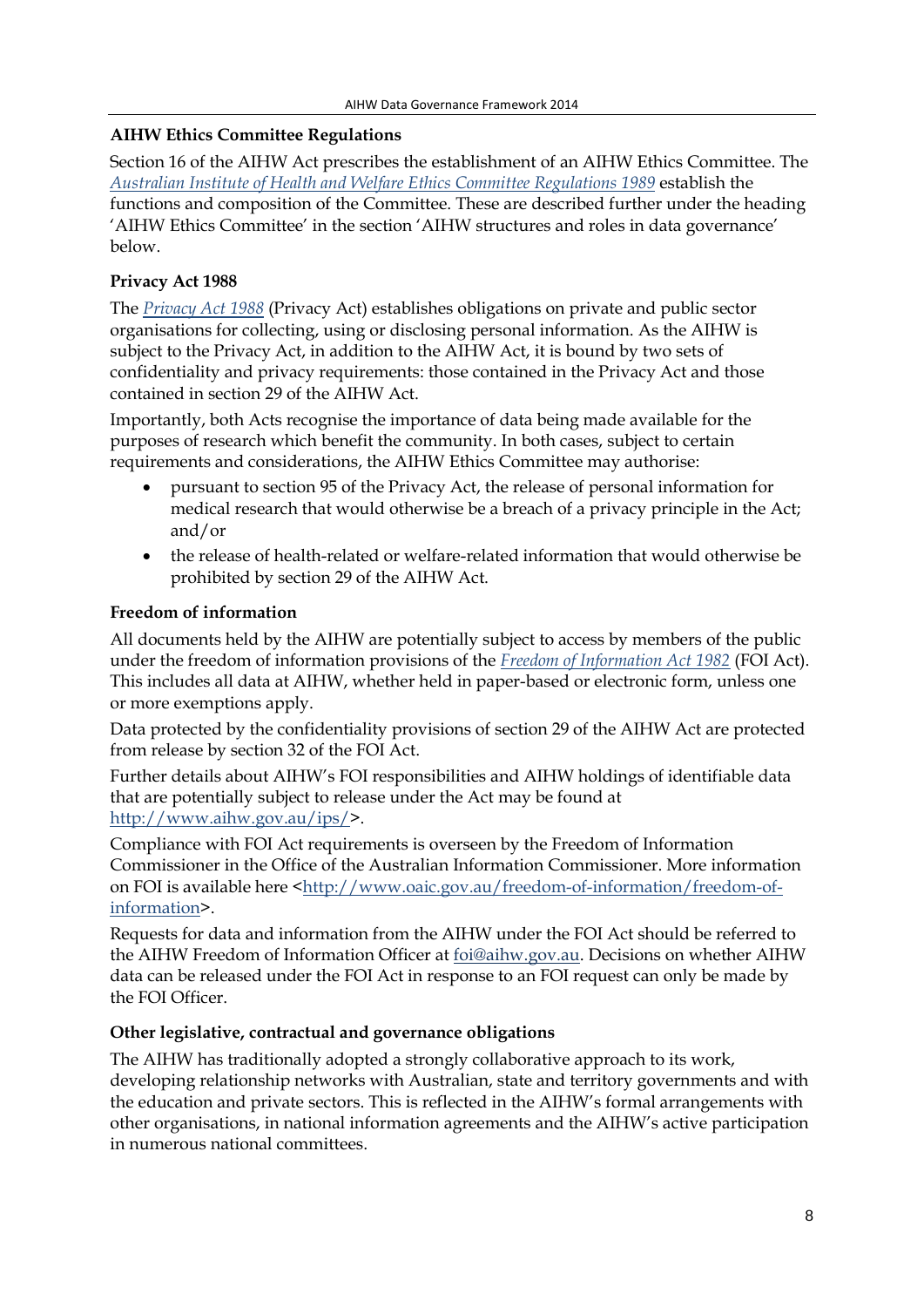The purpose of national information agreements is to support the availability of nationallyconsistent, high-quality data and to promote the efficient, confidential and timely use of data shared under them. The agreements set out national information infrastructures, outline processes for data development and data sharing and underpin the development and provision of National Minimum Data Sets to the AIHW. National information agreements current at the time of finalising this Framework include:

- National Health Information Agreement (NHIA) 2013 through which the Commonwealth, states and territories will develop agreed programs to improve, maintain and share national health information;
- National Housing and Homelessness Information and Infrastructure Agreement (NHHIIA) – which confirms and supports the national infrastructure and processes needed to integrate, plan and coordinate the development of consistent national housing and homelessness information;
- National Community Services Information Infrastructure Agreement which confirms and supports the national infrastructure and processes needed to integrate, plan and coordinate the development of consistent national community services information; and
- National Information Agreement on Early Childhood Education and Care (NIAECEC) – which aims to ensure the availability of a national information base for early childhood education and care - policy, programs, reporting requirements.

Participating in, and undertaking activities under, bi-lateral and multilateral agreements and committees means that the AIHW must consider the related data and information implications. For example:

- changes or refinement in areas of focus for data collection activities;
- Commonwealth, state and territory legislation applicable to use of specific types of data; and
- conditions and caveats regarding use, disclosure and release of data in contracts and memorandums of understanding.

# <span id="page-8-0"></span>**AIHW structures and roles in data governance**

# **AIHW Board**

Governance of the AIHW is vested in a Board established under section 4 of the AIHW Act, and subject to the general oversight of the Minister. Membership of the Board is prescribed by section 8 of the AIHW Act.

The Board's functions are listed in section 5 of the AIHW Act. Its data-related functions include:

- the collection and production (and coordination of the collection and production) of health and welfare-related information and statistics
- the development, in consultation with the Australian Bureau of Statistics, of specialised statistical standards relevant to health and welfare services, and
- (subject to section 29 confidentiality requirements) enabling researchers to access health and welfare-related information and statistics held by the AIHW or associated bodies.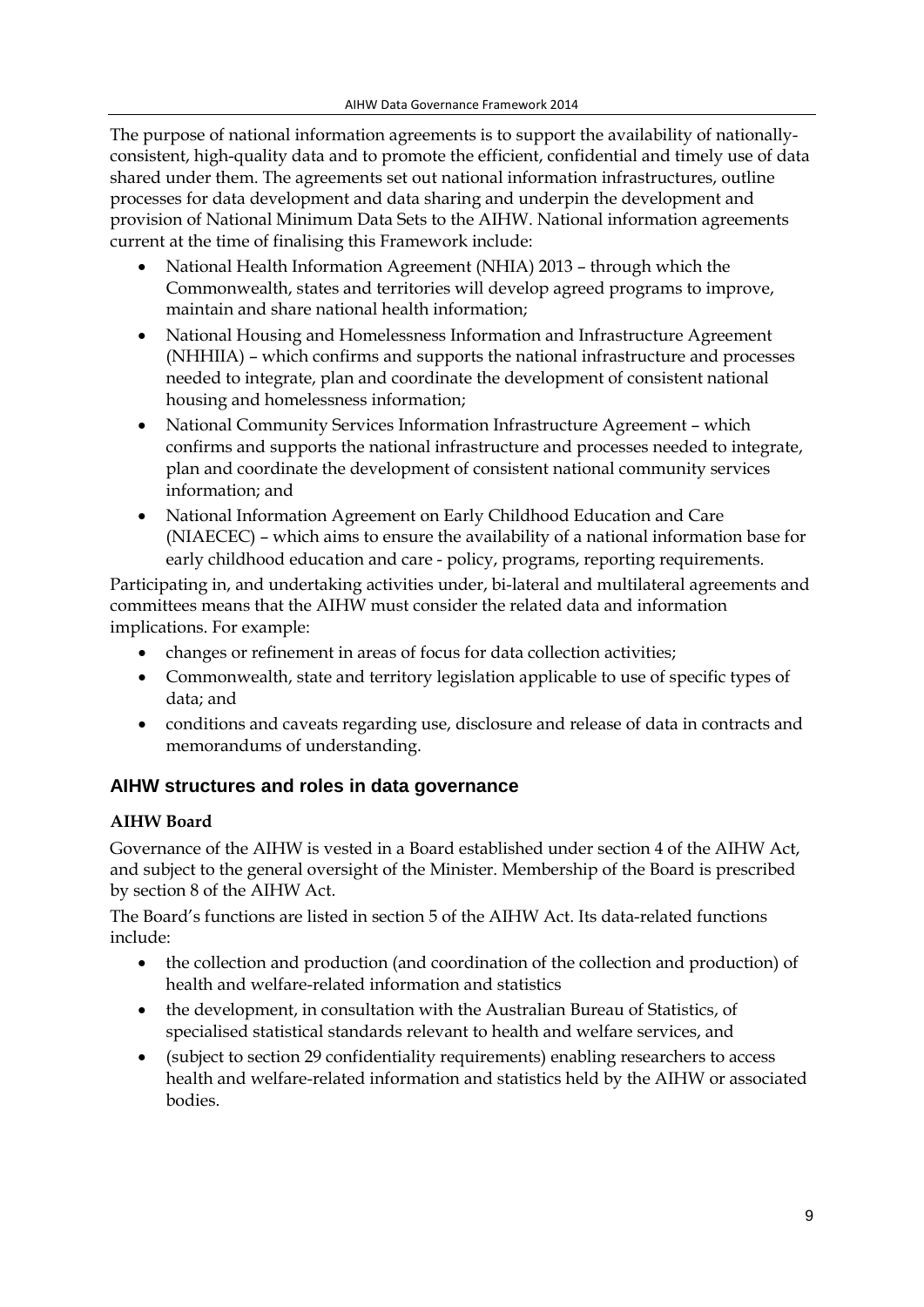The powers of the Board, specified in section 6 of the Act, include the power to release data to other bodies or persons. The Board has delegated this function to the AIHW Director in its Instrument of Delegation dated 25 March 2010.

#### *Charter of Corporate Governance*

AIHW corporate governance arrangements are described in the Charter of Corporate Governance which is approved, and updated on a regular basis, by the AIHW Board. The Charter describes in detail the respective roles of the Board, Board Committees and the Director.

#### **Ethics Committee**

The AIHW Ethics Committee plays a central role in AIHW's data governance arrangements. The Committee is established under section 16(1) of the AIHW Act. The membership composition and functions of the Committee are prescribed in the *[AIHW Ethics Committee](http://www.comlaw.gov.au/Series/F1997B01703)  [Regulations 1989](http://www.comlaw.gov.au/Series/F1997B01703)*.

The key prescribed functions of the Ethics Committee, from a data governance perspective, are 'forming an opinion, on ethical grounds, about the acceptability of, and to impose any conditions that it considers appropriate on:

- activities that are being, or are proposed to be engaged in by the AIHW in the performance of its functions;
- activities that are being, or are proposed to be, engaged in by other bodies or persons in association with, or with the assistance of the Institute in the performance of its functions; and
- the release, or proposed release, of identifiable data by the AIHW for research purposes; having regard to any relevant ethical principles and standards formulated or adopted by the National Health and Medical Research Council and to any other matters that the Ethics Committee considers relevant.'

Based on these functions, the Committee has determined that any AIHW work that involves one or more of the following activities must be approved by the Committee:

- any work requiring the use of identifiable data;
- any work requiring data linkage (as linkage of two different data sets may cause the creation of identifiable data);
- new surveys and changes to existing surveys;
- creation of a new data set, provided that critical ongoing collections will be audited from time to time; and
- amending the scope of existing collections.

From a data governance perspective, the use and release of any data held by AIHW for internal (i.e. AIHW) projects or external projects must be approved by the Ethics Committee in compliance with the terms of the Privacy Act and section 29 of the AIHW Act.

Further information about the AIHW Ethics Committee process, including Committee members, meeting dates, on-line application forms for project approval and a list of approved projects may be found here < [www.aihw.gov.au/ethics/](http://www.aihw.gov.au/ethics/) >.

### **AIHW Director**

Section 18(1) of the AIHW Act provides the AIHW Director with the power to manage the affairs of the Institute, subject to the directions of, and in accordance with policies determined by, the Board.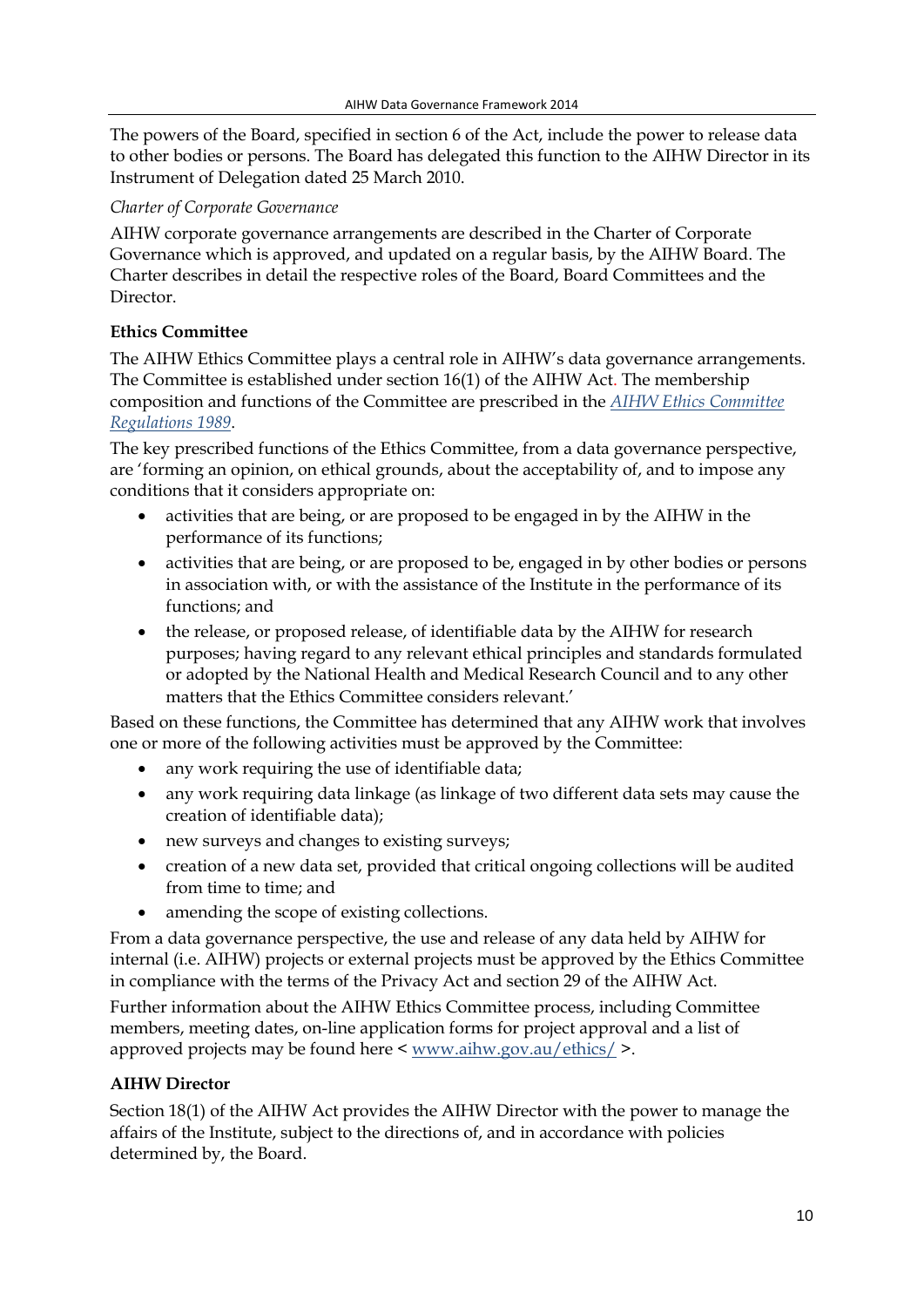In relation to data governance, the Director's responsibilities (as outlined in the Charter of Corporate Governance) include, amongst other things:

- providing leadership in policy and statistical issues across the scope of the AIHW's functions;
- managing the affairs of the Institute in accordance with the AIHW Act; and
- ensuring the security of data provided to the AIHW, and protecting confidentiality and privacy in accordance with legislation and ethical standards.

As indicated above, the Board has delegated a number of powers to the Director, including the power to release data to other bodies or persons. The Director's powers in relation to this, and a range of data governance responsibilities, have been delegated to data custodians by the AIHW Data Custodianship Delegations.

More information on the operation and exercise of delegations within the Institute is set out in the Delegations page of the intranet.

#### **Audit and Finance Committee**

Section 16(4) of the AIHW Act provides that the Institute (that is, the Board) may appoint such committees as it sees fit to assist it in performing its functions. The AIHW Audit and Finance Committee is one such committee, comprised of three non-executive members of the AIHW Board and one independent member. The Committee authorises and oversees the AIHW's audit program and reports to the Board on strategic, financial and data audit matters, including fraud control, security and the results of audits of data collections conducted for the AIHW Ethics Committee in accordance with the AIHW Data Collection Management Principles endorsed by the AIHW Ethics Committee.

#### **Executive Committee**

The Executive Committee, which comprises the Director and AIHW Group Heads, supports the Director in managing the day-to-day affairs of AIHW. Other than those endorsed by the AIHW Board, responsibility for approving policies and procedures rests with the Director, who considers advice provided by the Executive Committee.

#### **Data Governance Committee**

At the time of finalising this Framework, the Executive Committee has recommended the establishment of a Data Governance Committee (DGC) on the following terms:

- the DGC will report to the Executive Committee and make recommendations in relation to data governance and data-related matters; for example recommending for approval reviewed or new data policies and guidelines, including annual reviews of this Framework;
- for the first 12 months of its operation, the DGC will meet every two months, following which a review/assessment of its operations will be conducted; and
- membership will comprise a maximum of four Senior Executives and three Unit Head level staff.

### **Data Custodians**

An AIHW data custodian is a staff member with delegation from the AIHW Director (AIHW Data Custodianship Delegation) to exercise overall responsibility for a specified data collection, in accordance with policies, guidelines and any specific conditions for use applicable to that data collection, with the power to release data to other bodies or persons. The Guidelines for the custody of AIHW data are a key source of information on the role of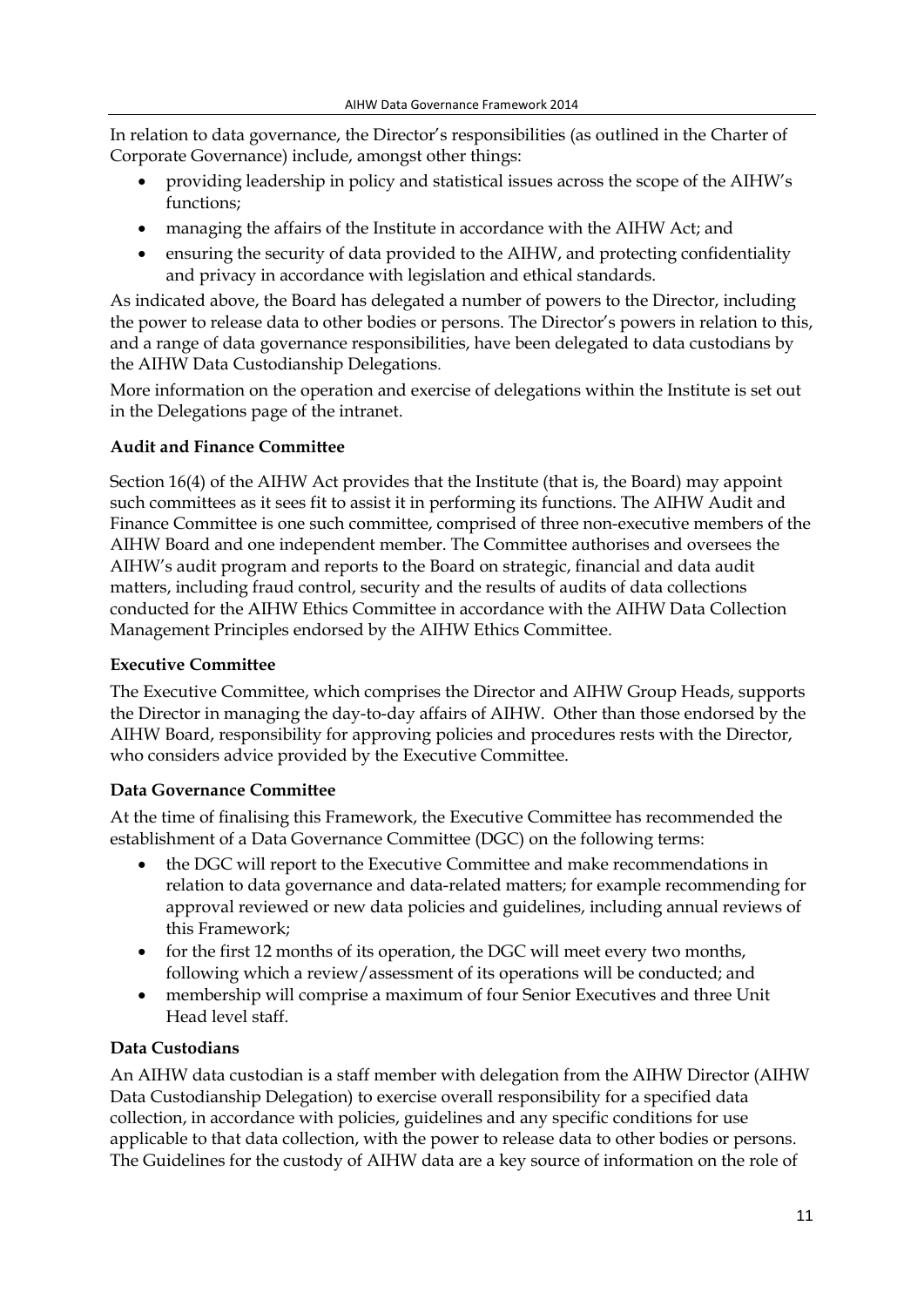data custodians. The Guidelines are supported by a range of data-related policies and guidelines identified throughout this Framework. The data custodian for each collection is listed in the AIHW Data Catalogue.

#### **Security**

The Australian Government [Protective Security Policy Framework](http://www.protectivesecurity.gov.au/pspf/Pages/default.aspx) (PSPF) prescribes several key security roles, including the Security Executive (a member of the Senior Executive Service, responsible for the agency protective security policy and oversight of protective security practices) and an Agency Security Adviser (ASA, responsible for the day-to-day performance of protective security functions). In AIHW, the role of Security Executive is performed by the Head of the Business and Governance Group and the role of ASA is performed by the Facilities Manager.

Another role prescribed by both the PSPF and the Australian Governmen[t Information](http://www.asd.gov.au/infosec/ism/)  [Security Manual,](http://www.asd.gov.au/infosec/ism/) which governs the security of government ICT systems, is the Information Technology Security Adviser (ITSA). The roles of Information Technology Security Manager (ITSM) and Information Technology Security Adviser (ITSA) have been assigned to the Unit Head, ICT Operations. The ITSM is responsible, amongst other things, for managing and implementing security measures, responding to cyber threats, incorporating security measures into the development of ICT projects, delivering information security awareness and training. The ITSA role encompasses ITSM functions and is also the first point of contact on these issues within the agency and for external agencies. Where there is more than one ITSM, the ITSA is also responsible for coordinating ITSM activities.

Importantly, as identified in the AIHW Security Risk Management Policy, effective security risk management is a core requirement of *all* AIHW personnel and contractors.

# <span id="page-11-0"></span>**AIHW data policies, guidelines and procedures**

The AIHW's internal data policies, guidelines and procedures are designed to ensure compliance with the legal and regulatory environment described earlier in this Part, adherence to relevant Australian and international standards and classifications, and compliance with ethical considerations and obligations under contracts, agreements and external governance arrangements. They ensure that all staff, and especially those with delegated authority to make data-related decisions, have clear sources of information to perform their roles effectively and appropriately.

It is useful to consider relevant AIHW policies, guidelines and procedures in terms of the data lifecycle—acquisition, use (e.g. access, storage, management, release) and 'end' (archiving, destruction, return)—although some documents address issues relevant to a number of these stages.

### **Data acquisition**

The AIHW Information Security and Privacy Policy and Procedures establish requirements regarding information gathering and receipt, including:

- information may only be collected and held for the purpose of AIHW activities (that is, for purposes consistent with the AIHW Act);
- identifiable information may only be collected and held with the approval of the Institute's Ethics Committee;
- any information collected must be limited to that directly relevant to the aims and objectives of an approved project;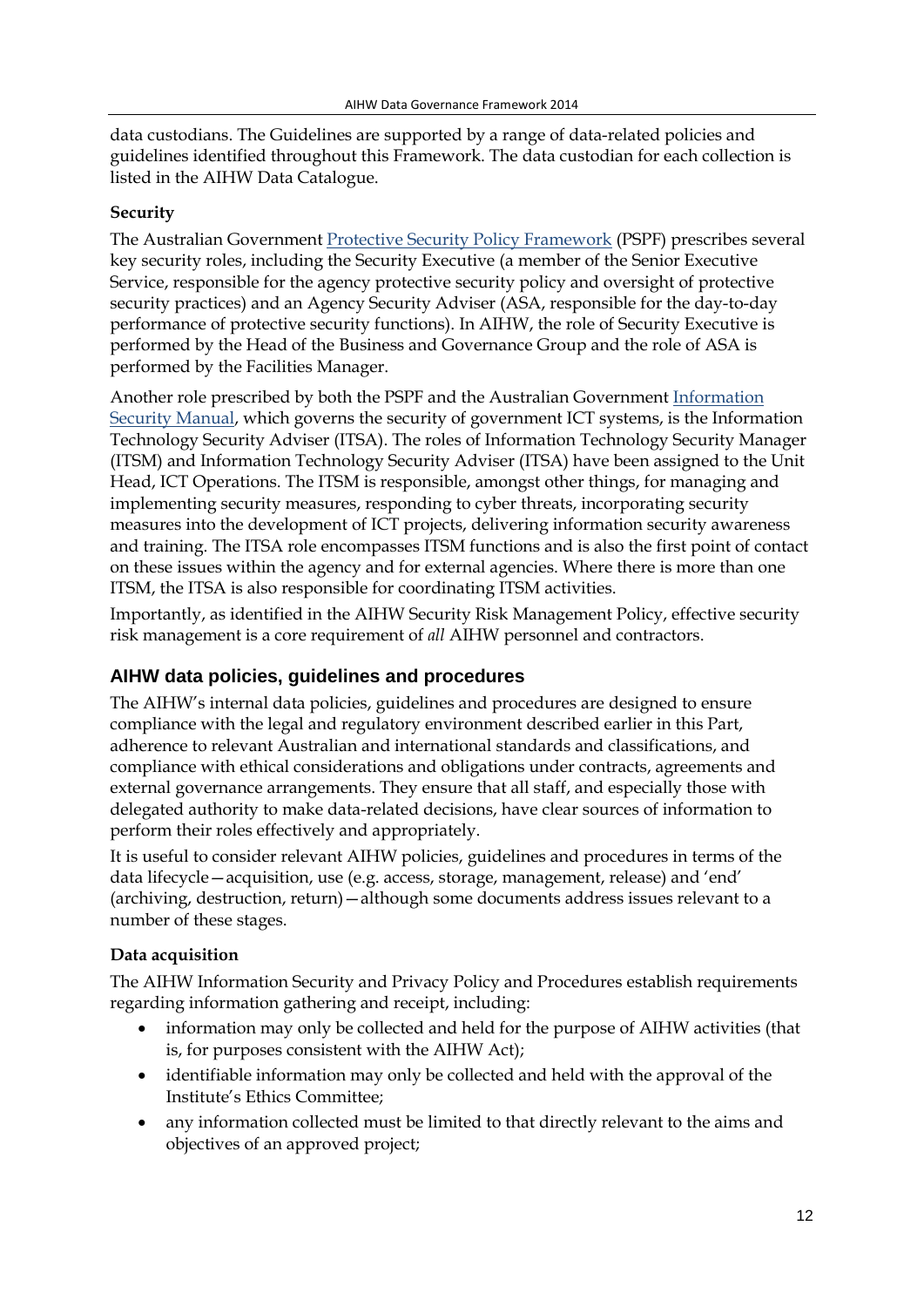- subject to specific exceptions, consent from information subjects for the use of their information should be obtained if identified records are to be held indefinitely on registers for the purpose of contacting those persons for research purposes; and
- all research involving identifiable information must be approved by the Ethics Committee. If consent has not been obtained for use of the information in the context sought, the Committee will consider a range of factors consistent with its functions under the AIHW Ethics Committee regulations and its practice documentation. More information on the Ethics Committee is available on the [Ethics Committee page on](http://www.aihw.gov.au/ethics/)  [the AIHW website](http://www.aihw.gov.au/ethics/) and in the AIHW Ethics Committee Background and Practice document.

The Guidelines for the custody of AIHW data require, amongst other things, the relevant data custodian to record the details of each new or significantly changed data holding in the data catalogue. The type of information that must be entered into the catalogue are described under the data catalogue entry in the 'AIHW systems and tools to support data governance' section below.

#### *Metadata*

In accordance with the AIHW Data Collection Management Principles, data are collected and stored with appropriate metadata and associated with appropriate data dictionaries to accurately define and describe them. The Guidelines for the Custody of AIHW Data assign to data custodians the role of maintaining up-to-date documentation, including Data Catalogue entries, for all data collections for which they have responsibility.

[METeOR](http://meteor.aihw.gov.au/content/index.phtml/itemId/181162) is used to store metadata for some AIHW data collections. Metadata for other data collections may not be held in METeOR but are maintained by data custodians and are available on request and/or are stored in the Data Catalogue. Some metadata information is also documented in the data quality statements for each collection.

#### **Data management**

#### *Access*

AIHW procedures regarding secure use of ICT systems provide the first level of data access management. These procedures include use of passwords, access to the computer room, and the requirement for a signed confidentiality undertaking to be lodged before staff are given access to any part of the Institute's computer system. The AIHW's Information Security and Privacy Policy and Procedures and Guidelines for the custody of AIHW data also detail requirements and processes relating to access to data and information by Institute staff.

Requirements for access to data under data-sharing agreements are specified in those agreements and are at all times subject to compliance with legislative obligations. [Information regarding ad hoc requests for data](http://www.aihw.gov.au/data/) held by AIHW is published on the AIHW website.

Data Custodians are responsible for approving access to, and use of, the data collections for which they have delegated authority. This responsibility encompasses internal requests for access, based on work requirements, and external requests for access to data held by AIHW. Access by any external persons to identifiable data held by the AIHW, or for linkage with AIHW-held data, for the purpose of research also requires prior approval by the AIHW Ethics Committee. More [information on applications to the Ethics Committee](http://www.aihw.gov.au/ethics/) for access to data is available on the AIHW website.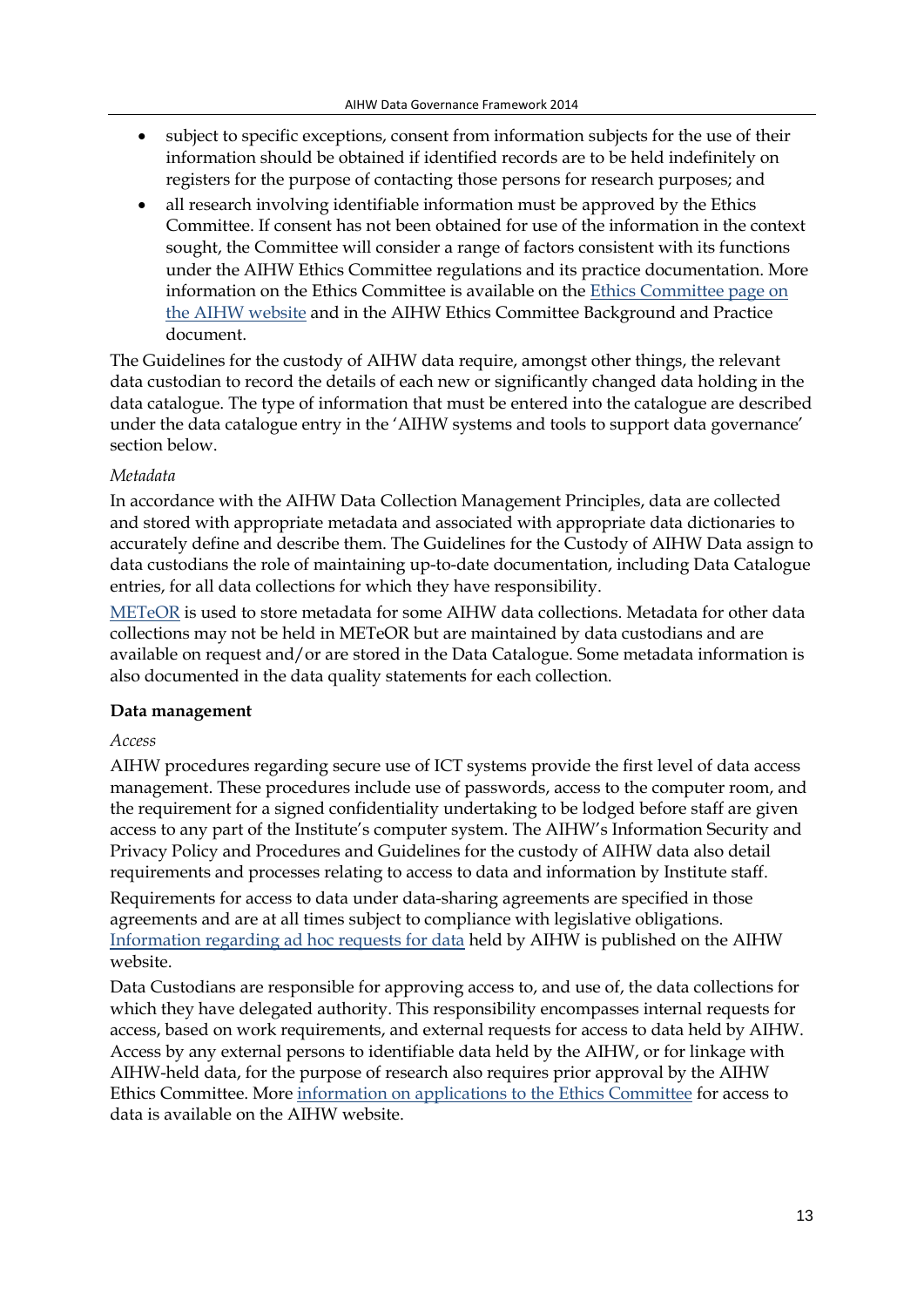### *Storage and security*

The AIHW logically and physically secures all data it holds. To gain access to data held by the AIHW requires multiple levels of approval. A person is provided with approved access to the level necessary. Access is audited and logged and permissions removed from those who no longer require access.

An overview of ICT-based security, including building access, systems access, virus detection and AIHW secure messaging, is provided on the ICT security page of the intranet. The AIHW Security Risk Management Policy describes the AIHW's approach to managing security risks. It also identifies specific delegations for security-related roles required by Australian Government protective security policies, including the Security Executive, Agency Security Adviser (ASA) and Information Technology Security Adviser (ITSA).

The AIHW Information Security and Privacy Policy and Procedures and Guidelines for the Custody of AIHW Data impose a range of requirements relating to:

- compliance with directions from the AIHW management and directives given by the data providers and the Ethics Committee;
- compliance with storage and archiving requirements of the National Archives of Australia;
- data custodians' responsibility for ensuring their data collections are protected from unauthorised access, alteration or loss;
- ICT Units' responsibility for providing and maintaining a safe electronic environment for storage of AIHW data collections;
- manipulation and/or changes to data collections and maintaining appropriate records of changes;
- proper use of IT systems and in handling classified information;
- secure storage, printing and photocopying of paper-based information;
- additional requirements and/or prohibitions in relation to recording and managing all identifiable data collections; and
- physical security systems and properly enforced measures to protect both staff and its repositories of personal information.

The Data Linkage and Protecting Privacy policy provides additional guidance on access to, and storage of, linked datasets. The protection of data confidentiality is also explicitly recognised as one of the primary objectives of the Institute's physical security policy.

The AIHW Secure Messaging User Guide and procedures provide information and specify requirements for transmitting information securely, including the use of encryption.

Collaborating centres of the AIHW are given specific guidance on the secure use, handling and storage of AIHW data.

### *Privacy*

The [Privacy Act 1988](http://www.comlaw.gov.au/Series/C2004A03712) regulates the handling of personal information by Australian Government agencies. A range of AIHW policies, guidelines and procedures contain requirements reflecting obligations under the Act. In particular, th[e AIHW Privacy Policy,](http://www.aihw.gov.au/privacy/) and two brochures *[Safeguarding your privacy](http://www.aihw.gov.au/WorkArea/DownloadAsset.aspx?id=10737420906&libID=10737420905)* and *Privacy at the AIHW* published on the AIHW website [<www.aihw.gov.au>](http://www.aihw.gov.au/) outline our approach to privacy matters, provide guidance on complaints, and list contact details for the AIHW's Privacy Officer.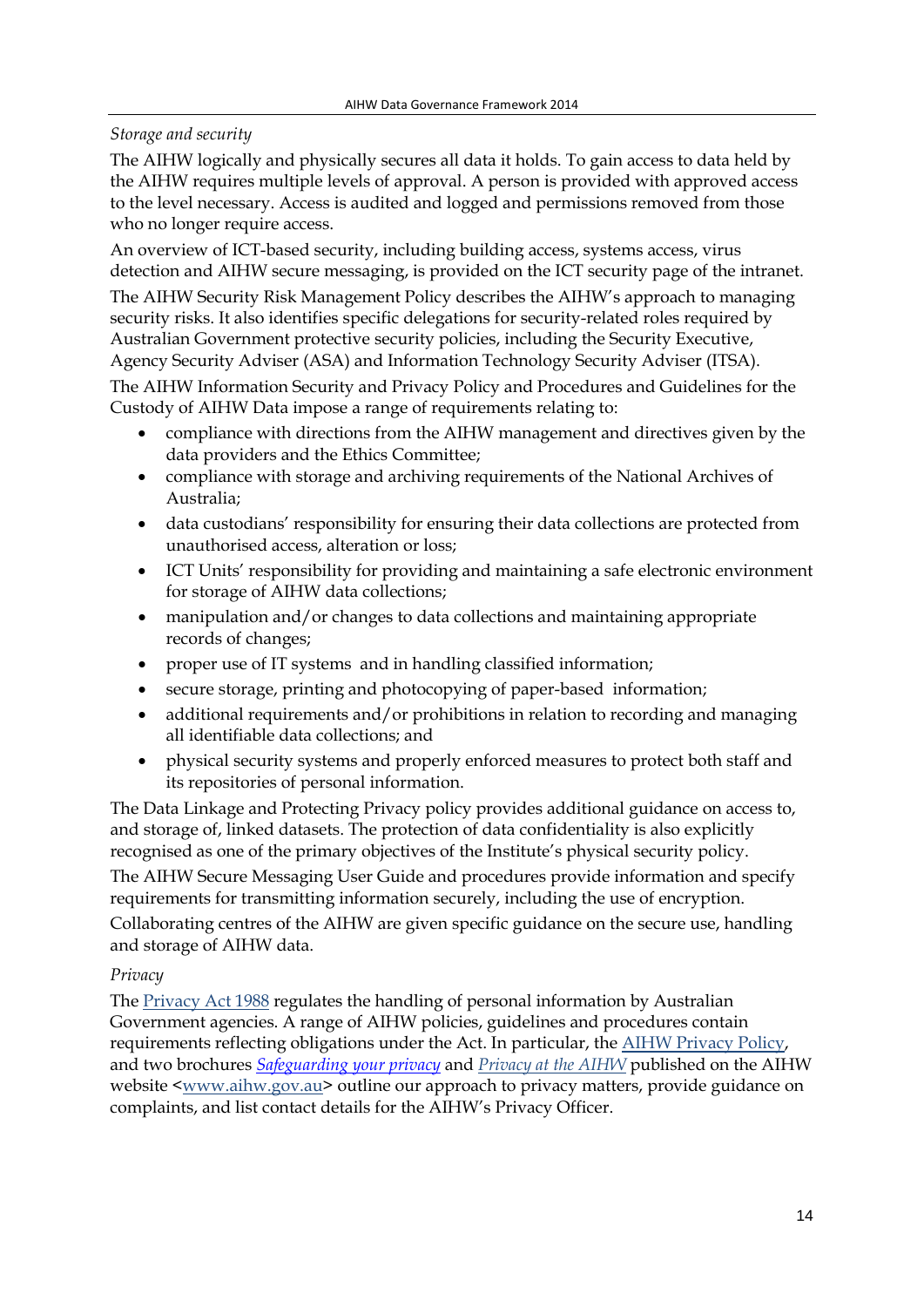In addition to its Privacy Act obligations, the AIHW is subject to a confidentiality provision in section 29 of the AIHW Act. Further information on confidentiality is provided in the section 'Release' below.

#### *Data linkage*

The AIHW is one of only two Integrating Authorities in Australia accredited to integrate Commonwealth data for high-risk research projects.

To secure accreditation AIHW met, and continues to adhere to, stringent [criteria](http://nss.gov.au/nss/home.nsf/pages/Data%20Integration%20-%20AIHW%20accreditation%20application%20and%20audit%20summary/) covering project governance, capability, data management, [privacy](http://www.aihw.gov.au/privacy-of-data/) and [confidentiality.](http://www.nss.gov.au/nss/home.nsf/NSS/946627CABAEC17DCCA25793300189884?opendocument) The AIHW abides by the National Statistical Service (NSS) [high level principles for data integration](http://www.nss.gov.au/nss/home.NSF/pages/High+Level+Principles+for+Data+Integration+-+Content?OpenDocument)  [involving Commonwealth data for statistical and research purposes](http://www.nss.gov.au/nss/home.NSF/pages/High+Level+Principles+for+Data+Integration+-+Content?OpenDocument) and [best practice](http://www.nss.gov.au/nss/home.nsf/NSS/085988C74EAFAB58CA2577F20017118A?opendocument)  [guidelines.](http://www.nss.gov.au/nss/home.nsf/NSS/085988C74EAFAB58CA2577F20017118A?opendocument) Additionally, the AIHW Act, in particular section 29, facilitates the appropriate release of data safely and securely and statistical linkage projects performed by AIHW must also be approved by the AIHW Ethics Committee in accordance with the [AIHW Ethics](http://www.aihw.gov.au/WorkArea/DownloadAsset.aspx?id=6442468868)  [Committee Guidelines for the Preparation of Submissions for Ethical Clearance.](http://www.aihw.gov.au/WorkArea/DownloadAsset.aspx?id=6442468868)

As an accredited Integrating Authority the AIHW applies best standard protocols. A key aspect of best practice data linkage is the separation principle, a set of data management practises that ensures privacy by the separation of identifying data and content data. For high-risk projects involving Commonwealth data, the AIHW ensures privacy and data control are enhanced by only linking data for particular projects (or families of projects). The AIHW applies a rigorous management approach to each project to ensure appropriate risk mitigation mechanisms are applied. These mechanisms include an integrated set of principles to mitigate the risk of re-identification of data, including de-identification, confidentialisation, user undertakings and secure data access.

These multi-layered arrangements provide the necessary assurance for data providers that their data are being appropriately secured, managed and used.

**The linkage process**: The AIHW performs data linkage through the Data Integration Services Centre (DISC), a physically secure area within AIHW that can be accessed solely by authorised, specialist staff. Within the DISC, all data integration projects are conducted on a separate secure network and best practice data protection methods are employed.

Once data have been linked, DISC staff confirm the resulting dataset contains only those variables agreed with the data custodian, and confidentiality protection has been applied as agreed with the data custodian. Researchers can then access the linked data:

- via a remote access computing environment called the Secure Unified Research Environment [\(SURE\)](https://www.saxinstitute.org.au/our-work/sure/), managed by the Sax Institute; or
- in Canberra via the AIHW's secure data lab a locked room within DISC that requires authorised entry.

Only DISC staff, the systems manager and approved users can use the secure network and the data lab. Each data lab user is assigned a personal virtual computing environment which is securely managed and supervised. Data can be freely manipulated in this area, producing output in required formats. All output is stored in a temporary work area for the duration of the session. When a researcher is confident that they have produced the required output, the data is again vetted to ensure the data is confidentialised and suitable for release.

The AIHW determines and logs all access rights to the data throughout the process. At the end of the project, and as per the data retention date, AIHW uses recognised software to remove all files relating to a project from hard disk. In line with DISC data retention/backup cycle procedures, data is overwritten on a 4-weekly cycle. Data is encrypted as part of the archival process.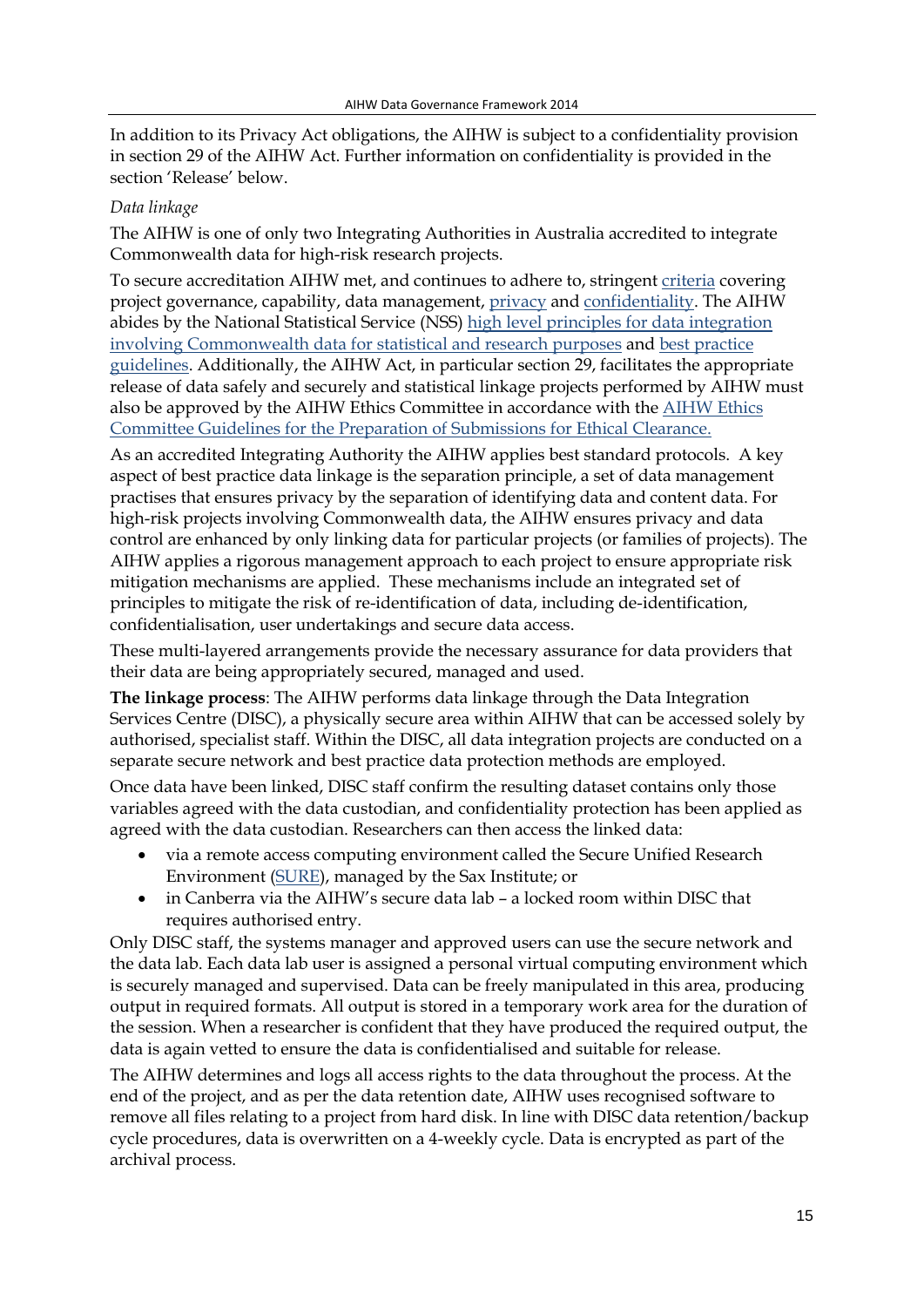The ['data linking'](http://www.aihw.gov.au/data-linking/) page of the AIHW website contains more information on data linkage, including:

- contact details for the DISC
- current and past data integration projects
- a video on the data integration process; and
- information on how to link data.

#### *Quality*

The AIHW's approach to data quality is outlined in the ICT Strategic Plan 2011–14 with the strategy of consolidating and implementing a single source of truth for AIHW data collections, analysis and outputs.

There are three aspects to managing data quality:

- working to maximise the currency and quality of the data;
- ensuring the data are used appropriately given their quality; and
- reporting on data quality.

The AIHW works with its data providers to maximise the currency and quality of its data collections. The AIHW's online data receipt and validation product, Validata<sup>TM</sup>, has been designed to improve the quality and timeliness of data supplied by jurisdictions and nongovernment organisations. Validata<sup>TM</sup> has data quality checks (edits) built in to the data submission process that notify data providers of potential errors in the data.

As set out in the Guidelines for the Custody of AIHW Data, one of the roles of data custodians is to provide advice and assistance to users of the data within the AIHW. Among other things, this advice should include any caveats on the use of the data attributable to data quality considerations.

*Statistics for the AIHW*, the AIHW's statistical manual, contains information and guidance relating to determining the quality of data and the appropriate use of statistical and analytical methods based on that determination.

The statistical content of publications is reviewed as per the AIHW's Publications Review Policy. One aspect of the review examines whether the analysis and conclusions are commensurate with the quality of the data used.

The quality of AIHW data collections is recorded and reported by way of Data Quality Statements which are made available to the public via METeOR and/or inclusion in publications. The requirement for, and content of, data quality statements is subject to the Data Quality Statements Policy and Guidelines.

#### *Release*

AIHW data custodians bear the responsibility for making decisions about the release to third parties of data held in collections for which they are accountable. In exercising this function, data custodians must take into account a range of considerations.

For example, consistent with the AIHW's functions as described in the AIHW Act and the AIHW Work in the Public Domain Policy Statement, as a general policy all aggregate (nonidentifiable) AIHW data are placed in the public domain. Subject to limited exceptions, data produced under contract with external agencies are also made publicly available. The AIHW also has policies and procedures in place regarding processes for confidentialising data that would otherwise be identifiable, so that the identity of individuals is protected whilst maximising the amount of data that may be publicly released. Information on these matters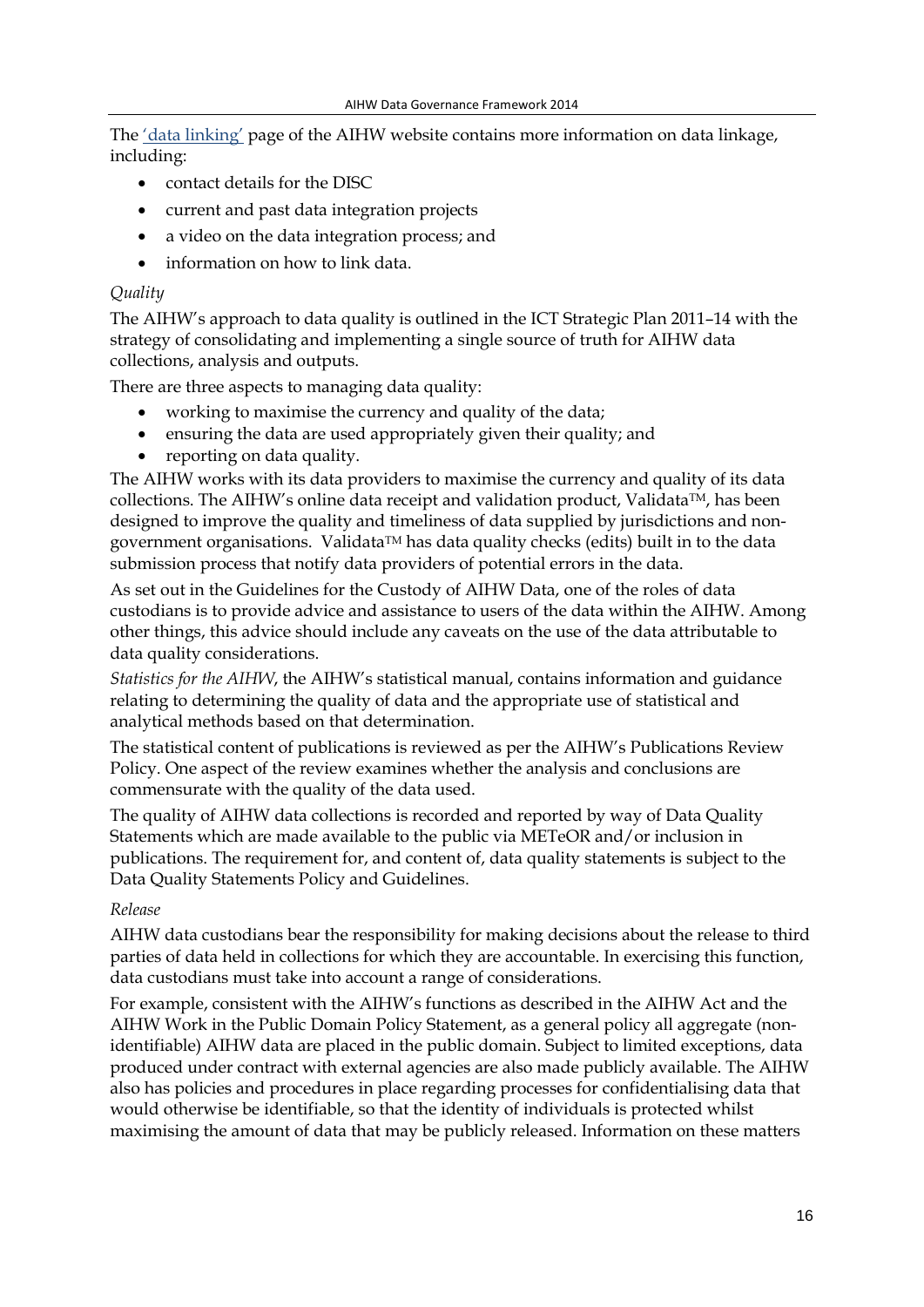is contained in the AIHW Policy on Reporting to Manage Confidentiality and Reliability and in *Statistics for the AIHW*.

The release of identifiable data for the purposes of research must be consistent with section 29 of the [AIHW Act,](http://www.comlaw.gov.au/Series/C2004A03450) a confidentiality provision for which a breach comprises an offence punishable by fines and/or imprisonment. Release of identifiable data must also be approved by the AIHW Ethics Committee, consistent with its functions under the [AIHW](http://www.comlaw.gov.au/Series/C2004A03450)  [Act,](http://www.comlaw.gov.au/Series/C2004A03450) [AIHW Ethics Committee Regulations](http://www.comlaw.gov.au/Series/F1997B01703) and th[e Privacy Act.](http://www.comlaw.gov.au/Series/C2004A03712)

#### **Data archiving, return and destruction**

In accordance with the AIHW Information Security and Privacy Policy and Procedures, decisions regarding retention of data collections lies with Data Custodians, and must be taken in accordance with the Institute's Guidelines for the Custody of AIHW Data. The Guidelines provide that:

- data collections must normally be retained for a specified period in order to allow later verification of the research and in accordance with undertakings given to data providers. Also, electronic records may need to be retained so that future surveys can undertake comparative analyses. At the time of approving the establishment of data collections, the Ethics Committee either endorses proposed data retention periods or stipulates alternative data retention requirements;
- when a data holding is no longer used, and is being held only to meet retention requirements, data custodians should review the access privileges of all users and mark the data holding as 'inactive'; and
- the destruction of data collections must be in accordance with National Archives of Australia (NAA) policies for managing records. The National Archives of Australia [\(National Archives on keeping-destroying-transferring data\)](http://www.naa.gov.au/records-management/agency/keep-destroy-transfer/index.aspx) provides the following information on data destruction: 'Once records are no longer needed for business, you need to decide whether they should be kept, destroyed or transferred. Keeping, destroying or transferring records to the NAA or out of Australian Government custody or ownership is regulated by Section 24 of the *[Archives Act 1983](http://www.comlaw.gov.au/Series/C2004A02796)*.'

The AIHW Record Keeping and Filing Guidelines provide more information on the retention of records and contains links to NAA information. Data archiving and destruction methods specific to the AIHW's Data Integration Services Centre (DISC) are described in the 'Data linkage' section on page 15 of this Framework.

### <span id="page-16-0"></span>**AIHW systems and tools to support data governance**

#### *ICT systems*

The AIHW's Secure Use of ICT Systems procedures provide a multi-tiered system of data governance with regard to security and auditability. In particular, access is separately restricted at the network, data server and database level requiring individual authorisation and centralised (through ICT Operations) access management.

The ICT Strategic Plan 2011–14 identifies the need to "consolidate and implement a single source of truth" to better manage data quality through the development and implementation of single repositories of data, metadata, validation rules, SAS codes and reference data.

#### *Streamlined production*

The AIHW's updated standard architecture and data access process provides more formal and easily auditable systems of data access and use. In particular, data access expiry is automated, analysis files are stored and managed in a more uniform and transparent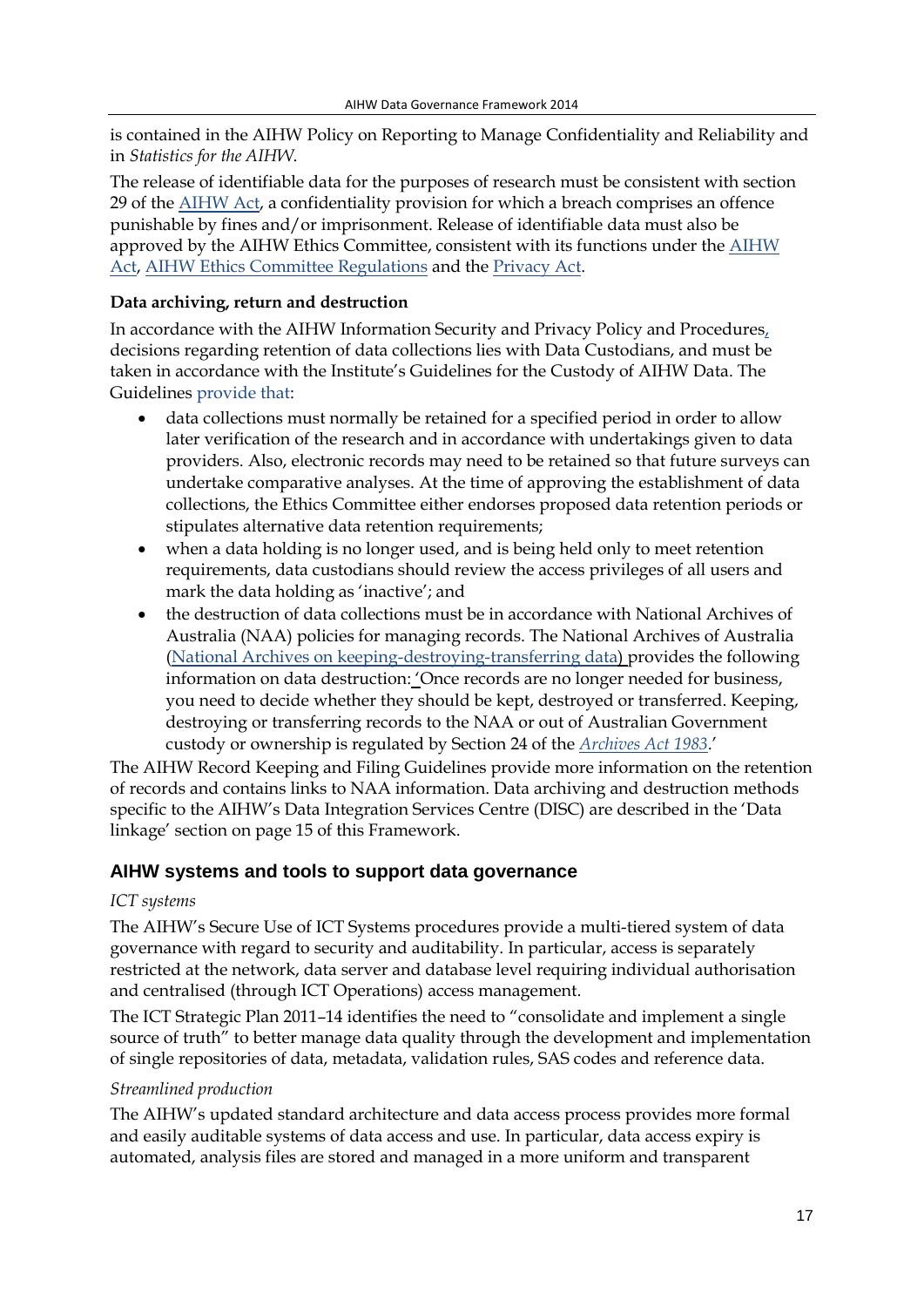manner, and data custodians have greater visibility of access to their holdings. This updated process addressed a weakness previously identified in the ICT Strategic Plan i.e. that data storage was not centralised.

#### *AIHW data catalogue*

The Data Catalogue is the official listing of AIHW's data collections.

The Data Catalogue performs two key functions. It:

- identifies past and present data custodians for each AIHW data collection. Data custodians listed in the data catalogue are, by virtue of the Director's AIHW Data Custodianship Delegations, vested with the data custodianship responsibilities listed in the Guidelines for the Custody of AIHW Data; and
- describes each AIHW data collection, including its scope, format, period of coverage, sub-collections, availability for research, links to relevant publications, whether the collection contains identifiable data, and identifies related datasets in METeOR.

A limited public version of the Data Catalogue is available on AIHW's Internet sit[e here.](http://www.aihw.gov.au/home-page-data-cat/)

#### *METeOR*

[METeOR](http://meteor.aihw.gov.au/content/index.phtml/itemId/181162) is Australia's repository for national metadata standards for the health, community services and housing assistance sectors. The system was developed by the AIHW to replace the previous repository, the Knowledgebase. METeOR provides online access to a wide range of nationally endorsed data definitions and tools for creating new definitions based on existing already-endorsed components.

METeOR operates as a metadata registry, that is, a system or application where metadata is stored, managed and disseminated. The registry aspects of METeOR are based on the international standard for metadata registry - ISO/IEC 11179.

Through METeOR users can find, view and download over 2,600 data standards. METeOR also provides powerful search and metadata creations facilities to help users find metadata quickly, or to create quality metadata and have them endorsed. All these services are available free of charge.

#### *Validata*TM

The AIHW's Validata<sup>TM</sup> is a system that assists data providers to check and validate their data submissions against a set of validation rules to ensure that their data is of the highest possible quality. It enhances business processes and data management and applies data policies through to checking and validation. Data providers may validate their data as many times as they wish before formally submitting it to the AIHW. Once data are securely submitted through Validata<sup>TM</sup>, appropriate databases are updated for use by AIHW staff and others who have been granted access rights. The system results in higher quality data in a faster turnaround time, greatly improving data governance across the AIHW and giving data custodians greater confidence in the data. *EthOS*TM

EthOS $T^M$  is a web-based application through which researchers may apply to the AIHW Ethics Committee for access to AIHW data and for data linkage purposes. It also supports oversight of the use of AIHW's data collections by external researchers, by maintaining an auditable record of past and current authorisations, and providing prompts for annual reviews to ensure appropriate access, storage and transmission is maintained over multiyear projects.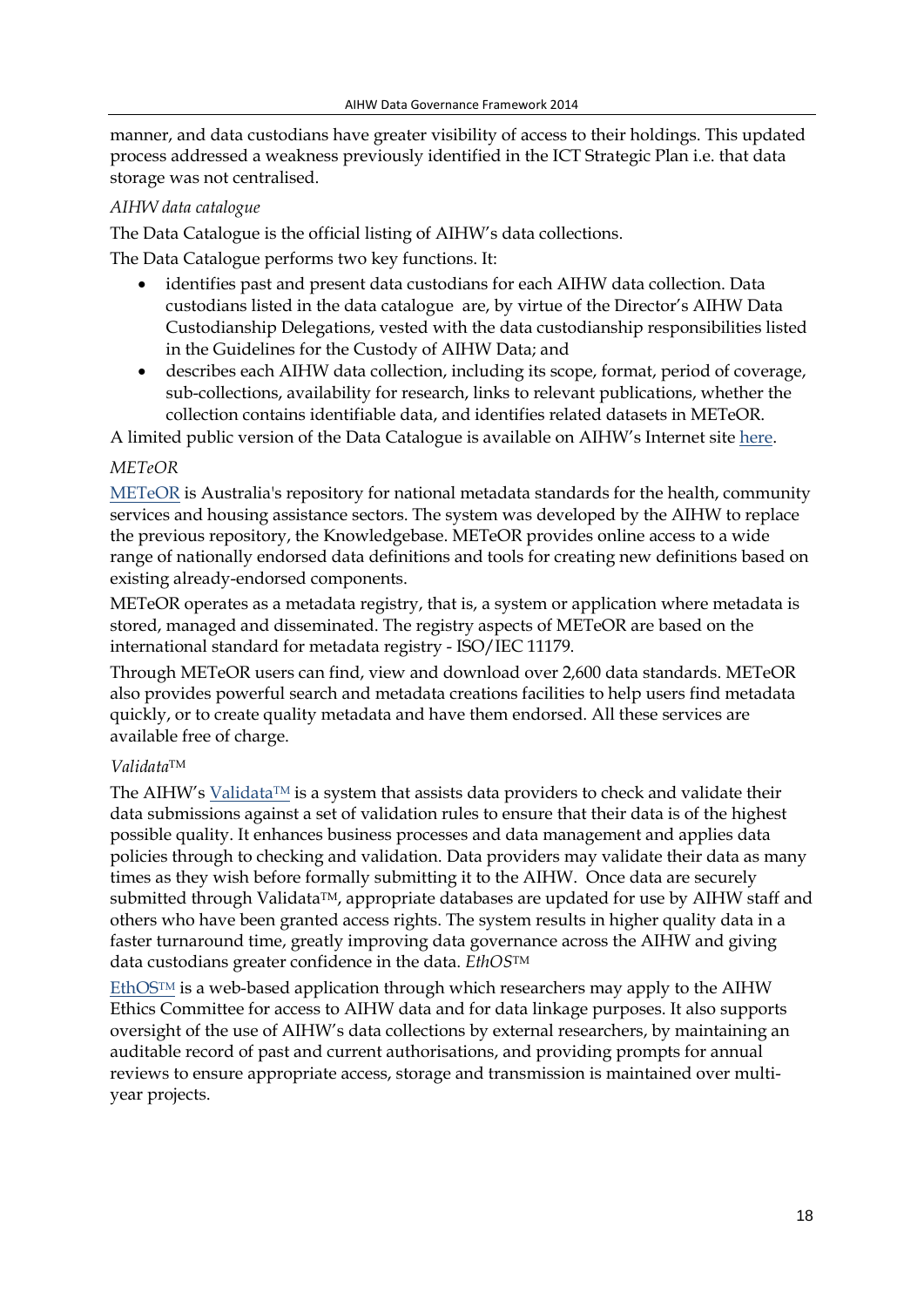## *Data requests*

The AIHW's [data request database](https://datarequest.aihw.gov.au/pages/welcome.aspx) holds a standard set of information about each request from the public for new (unpublished) analysis, including an electronic record of the clearance process and a copy of the data as transmitted to the client. By incorporating rolebased clearance steps, the application supports the AIHW's policies on data custodianship and data release.

# *ASM*

AIHW Secure Messaging (ASM) is used to securely and reliably send emails, data and other files to AIHW clients. It can also be used by the AIHW's clients to securely send email, data or other files to the Institute.

# <span id="page-18-0"></span>**Compliance**

The AIHW regularly monitors compliance with its data management and security arrangements. As provided in the Guidelines for the Custody of AIHW Data, the Governance Unit undertakes half-yearly validation of the data catalogue through the Data Custodians, to ensure all holdings are listed and their data custodian is current.

The AIHW Ethics Committee requires regular monitoring of progress of projects it has approved. Monitoring occurs through the submission of [annual \(routine\) monitoring reports](http://www.aihw.gov.au/WorkArea/DownloadAsset.aspx?id=60129542897) and a [final monitoring report.](http://www.aihw.gov.au/WorkArea/DownloadAsset.aspx?id=60129542524)

The AIHW Ethics Committee requires the maintenance of a register of data collections approved by the Committee and the regular audit of particularly sensitive registers against the Data Collection Management Principles it approved in 2013. The audits occur as part of the AIHW's internal audit program and their outcome are also reported to the Audit and Finance Committee and, through it, to the Board.

Data collections held by AIHW may not only be subject to internal audit, but may also be subject to audit by data providers (for example, under conditions specified in data supply agreements) and by statutory office holders, such as the Australian Information Commissioner.

Work is presently under way to combine the register of data collections approved by the Ethics Committee with the data catalogue to provide a comprehensive list of AIHW collections.

### **Breaches and sanctions for breaches of information security/confidentiality**

The AIHW has in place rigorous controls and protocols in respect of information security, privacy and confidentiality, with an accompanying strong focus on preventing issues. In the event of any identified risk or occurrence, the AIHW will act swiftly to mitigate risk and/or prevent recurrence and will maintain appropriate transparency throughout this process.

The Guidelines for the Custody of AIHW Data outline the following reporting processes and possible sanctions for breaches of information security and confidentiality:

- The [AIHW Act](http://www.comlaw.gov.au/Series/C2004A03450) and the *[Australian Public Service Code of Conduct](http://www.apsc.gov.au/aps-employment-policy-and-advice/aps-values-and-code-of-conduct/code-of-conduct)* require staff to be diligent in preventing breaches of information security.
- Breach of the confidentiality requirements of section 29 of the AIHW Act constitutes an offence.
- If a breach is thought to have occurred, it must be reported immediately to the Director through normal management reporting channels.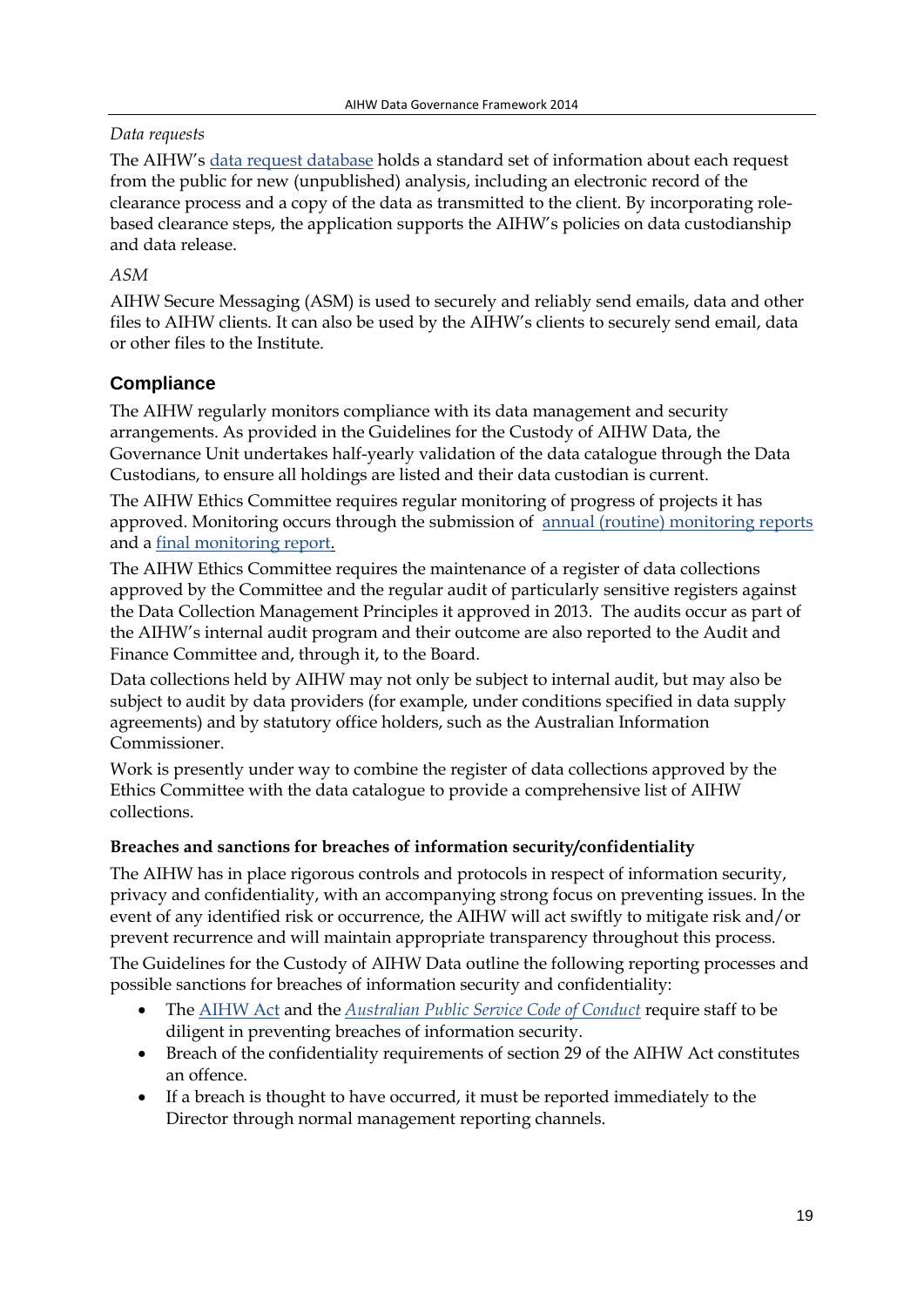• The Director may appoint a person to investigate the circumstances of a suspected breach. If a breach is proven, the Director may initiate disciplinary or legal action under the relevant legislation.

#### **Dealing with complaints**

The AIHW Privacy Policy, and two brochures *[Safeguarding your privacy](http://www.aihw.gov.au/WorkArea/DownloadAsset.aspx?id=10737420906&libID=10737420905)* and *Privacy at the AIHW* published on the AIHW website [<www.aihw.gov.au>](http://www.aihw.gov.au/) provide guidance on dealing with privacy complaints and the role of the AIHW's Privacy Officer. The appropriate management of complaints about breaches of privacy is overseen by the Commonwealth Privacy Commissioner.

Applicants dissatisfied with a refusal by the AIHW of access to data under a freedom of information (FOI) request, may submit a request to the AIHW for review of the decision to review access, or may approach the Commonwealth [Freedom of Information Commissioner](http://www.oaic.gov.au/freedom-of-information/foi-complaints) for a review of decision. More information on FOI processes is available on the AIHW website, including contact details for the AIHW's FOI officer.

The Charter of Corporate Governance provides guidance on the management of complaints about Board members. The AIHW Ethics Committee Background and Practice document provides guidance on the management of complaints made in respect of the Committee's functions.

Bi-lateral data-sharing agreements entered by the AIHW contain dispute resolution procedures to facilitate the prompt resolution of any issues that arise. In the absence of specific complaints resolution processes (for example, in relation to multilateral agreements) complaints are referred through usual management channels to the AIHW Director for management/action in or by the appropriate forum.

### <span id="page-19-0"></span>**Review and feedback**

As data governance and data management should be reviewed regularly to ensure that existing arrangements reflect contemporary relationships, practices and available technology, this Framework will be considered for currency and accuracy on a yearly basis. This function will be undertaken by the Data Governance Committee during its last scheduled meeting of each year.

### **Questions and comments**

AIHW staff should direct questions regarding the Framework, or suggestions for inclusions or enhancements, to the AIHW Governance Unit.

Questions and comments from the AIHW's stakeholders, including members of the public, may be submitted via the [contact page](http://www.aihw.gov.au/contact/) of the AIHW website.

### <span id="page-19-1"></span>**Attachments**

- 1. Acronyms and Definitions
- 2. Alphabetical list of Acts, policies and guidelines contained in this Data Governance Framework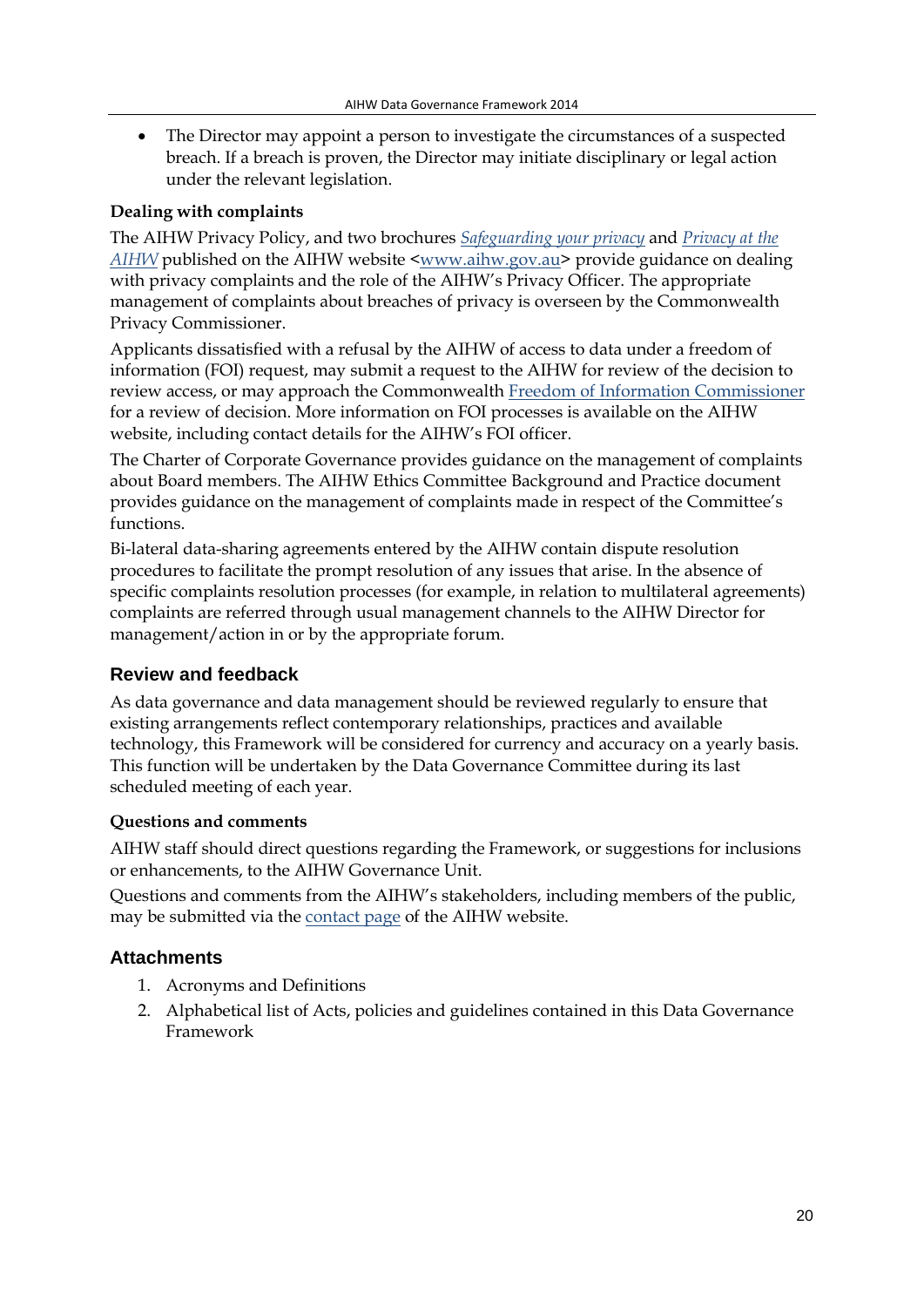# **Attachment 1**

# <span id="page-20-1"></span><span id="page-20-0"></span>**Acronyms and definitions**

Acronyms and terms used in this Data Governance Framework have the following meanings:

| <b>AIHW</b>                            | means the Australian Institute of Health and Welfare                                                                                                                                                                                                                                                                                                                         |
|----------------------------------------|------------------------------------------------------------------------------------------------------------------------------------------------------------------------------------------------------------------------------------------------------------------------------------------------------------------------------------------------------------------------------|
| <b>AIHW Act</b>                        | means the Australian Institute of Health and Welfare Act 1987<br>(Cth)                                                                                                                                                                                                                                                                                                       |
| <b>AIHW Ethics</b><br><b>Committee</b> | means the committee established under section $16(1)$ of the<br>Australian Institute of Health and Welfare Act 1987 (Cth), with a<br>membership prescribed in the Australian Institute of Health and<br><b>Welfare Ethics Committee Regulations 1989</b>                                                                                                                     |
| <b>Archiving</b>                       | means transferring appropriately described information to a storage<br>facility with established arrangements for preservation and retrieval<br>of that information on a long-term or permanent basis                                                                                                                                                                        |
| <b>Assets</b>                          | means resources under the control of a person or entity that have<br>recognised value                                                                                                                                                                                                                                                                                        |
| Data                                   | means factual information used as a basis for reasoning, discussion<br>or calculation                                                                                                                                                                                                                                                                                        |
| Data catalogue                         | means the AIHW data catalogue (formerly known as Data Hound),<br>which is the official listing of AIHW's data collections                                                                                                                                                                                                                                                    |
| Data collection                        | means a cohesive set of data with measurable value that is designed<br>to address a specific set of business needs                                                                                                                                                                                                                                                           |
| Data custodian                         | means a staff member with delegation from the AIHW Director to<br>exercise overall responsibility for a specified data collection in<br>accordance with policies, guidelines and any specific conditions for<br>use applicable to that data collection. The data custodian for a<br>particular data collection is listed in the data catalogue entry for that<br>collection. |
| Data governance                        | means "a system of decision rights and accountabilities for<br>information-related processes, executed according to agreed-upon<br>models which describe who can take what actions, with what<br>information, and when, under what circumstances, using what<br>methods." $7$                                                                                                |
| Data management                        | is "the development, execution and supervision of plans, policies,<br>programs and practices that control, protect, deliver and enhance the<br>value of data and information assets." <sup>8</sup>                                                                                                                                                                           |
| <b>FOI</b>                             | means freedom of information                                                                                                                                                                                                                                                                                                                                                 |
| <b>FOI Act</b>                         | means the <b>Freedom</b> of Information Act 1982 (Cth)                                                                                                                                                                                                                                                                                                                       |

<span id="page-20-2"></span><sup>&</sup>lt;sup>7</sup> Data Governance Institute, [http://datagovernance.com/adg\\_data\\_governance\\_definition.html](http://datagovernance.com/adg_data_governance_definition.html) , accessed 22 January 2014.

<u>.</u>

<span id="page-20-3"></span><sup>8</sup> [http://www.dama.org/files/public/DI\\_DAMA\\_DMBOK\\_Guide\\_Presentation\\_2007.pdf](http://www.dama.org/files/public/DI_DAMA_DMBOK_Guide_Presentation_2007.pdf)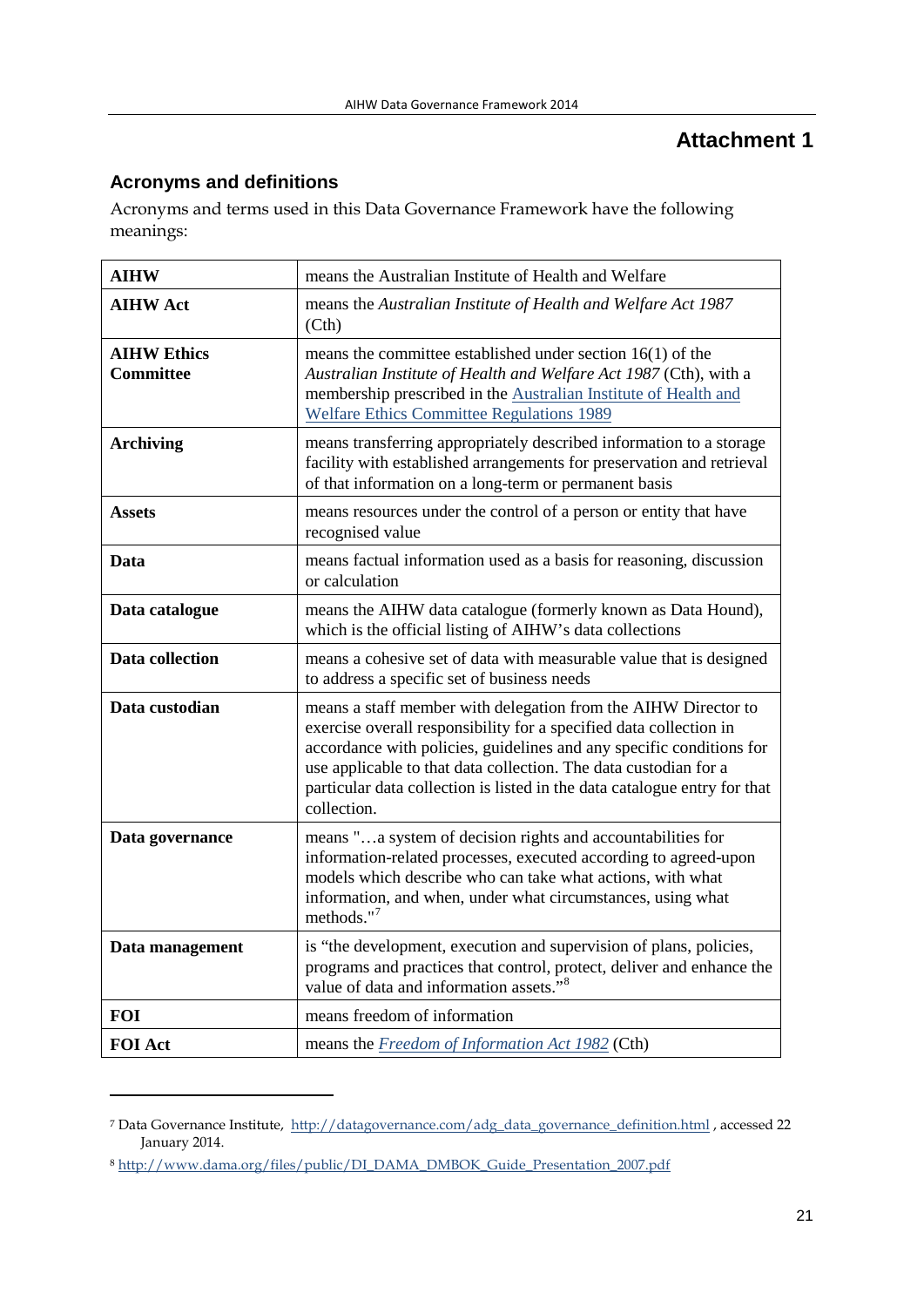| Identifiable data                    | Data from which a person's identity may reasonably be ascertained.<br>Of relevance to data at AIHW, 'person' is defined more broadly in<br>the AIHW Act and includes deceased persons and bodies corporate.                                                                                                                                       |
|--------------------------------------|---------------------------------------------------------------------------------------------------------------------------------------------------------------------------------------------------------------------------------------------------------------------------------------------------------------------------------------------------|
| 'information concerning<br>a person' | means information from which the identity of a person could be<br>reasonably ascertained. Release of this information in a manner<br>other than as permitted by s. 29 of the AIHW Act is an offence.                                                                                                                                              |
| metadata                             | means a structured description of the characteristics of specified<br>data, including its content, quality and format.                                                                                                                                                                                                                            |
| <b>Personal information</b>          | as defined in the <i>Privacy Act 1988</i> , means information or an<br>opinion (including information or an opinion forming part of a<br>database), whether true or not, and whether recorded in a material<br>form or not, about an individual whose identity is apparent, or can<br>reasonably be ascertained, from the information or opinion. |
| <b>Privacy Act</b>                   | means the <i>Privacy Act 1988</i> (Cth)                                                                                                                                                                                                                                                                                                           |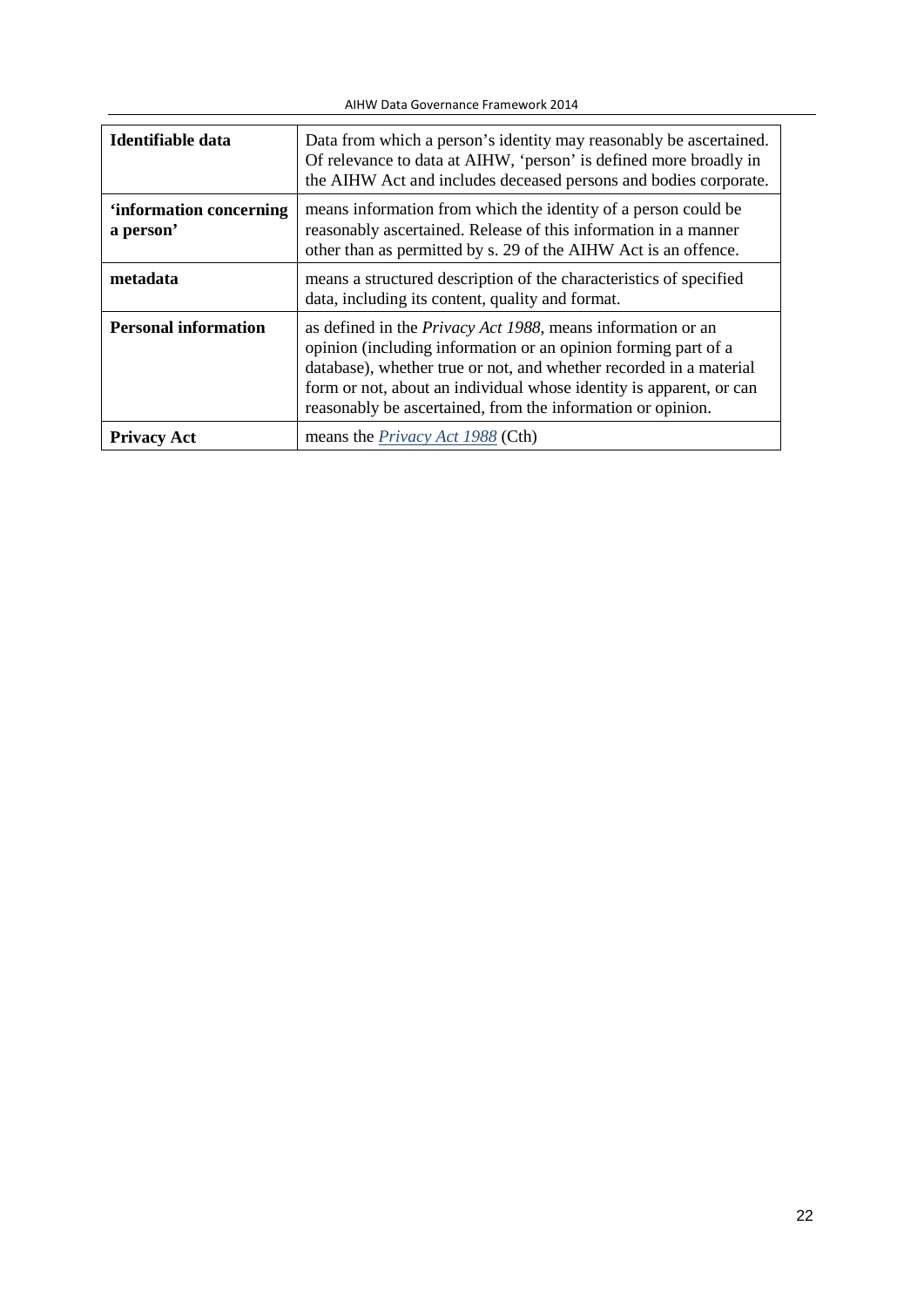# **Attachment 2**

# <span id="page-22-1"></span><span id="page-22-0"></span>**Alphabetical list of legislation, policies and guidelines in the Framework**

**Legislation**

*[Archives Act 1983](http://www.comlaw.gov.au/Series/C2004A02796) [Australian Institute of Health and Welfare Act 1987](http://www.comlaw.gov.au/Series/C2004A03450)* [Australian Institute of Health and Welfare Ethics Committee Regulations 1989](http://www.comlaw.gov.au/Series/F1997B01703) *[Freedom of Information Act 1982](http://www.comlaw.gov.au/Series/C2004A02562) [Privacy Act 1988](http://www.comlaw.gov.au/Series/C2004A03712)*

#### **External policies and standards**

[Australian Government Information Security Manual](http://www.asd.gov.au/infosec/ism/) [Australian Government Protective Security Policy Framework](http://www.protectivesecurity.gov.au/pspf/Pages/default.aspx) [Australian Public Service Code of Conduct](http://www.apsc.gov.au/aps-employment-policy-and-advice/aps-values-and-code-of-conduct/code-of-conduct) [High level principles for data integration](http://www.nss.gov.au/nss/home.nsf/NSS/7AFDD165E21F34FDCA2577E400195826?opendocument) (Cross Portfolio Statistical Integration Committee)

### **AIHW corporate documents, policies and guidelines**

AIHW Ethics Committee background and practice document Charter of Corporate Governance Data Collection Management Principles Data Custodianship Delegations Data linkage and protecting privacy policy Data Quality Statements policy and guidelines Delegations Guidance to collaborating units on secure use, handling and storage of AIHW data Guidelines for the custody of AIHW data Guidelines for the Preparation of Submissions for Ethical Clearance Information Security and Privacy Policy and Procedures Instrument of Delegation dated 25 March 2010 (delegates powers of the Board to the Director) ICT strategic plan 2011–14 Physical security policy Policy on reporting to manage confidentiality and reliability Privacy Policy Publications Review Policy Secure use of ICT systems procedures